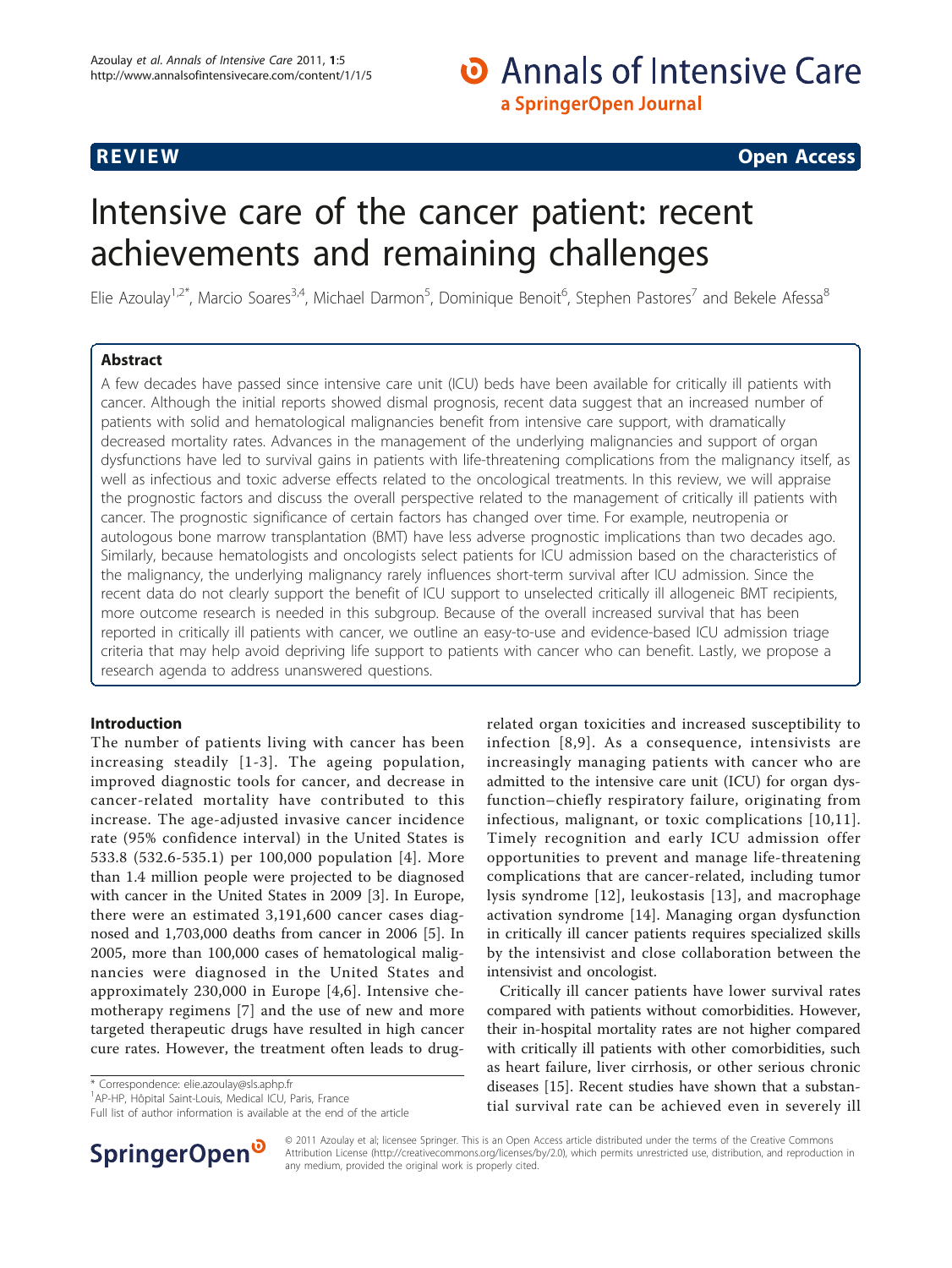<span id="page-1-0"></span>patients with cancer [[16](#page-9-0)-[18\]](#page-9-0). Healthcare providers and patients often discuss the merits of providing mechanical ventilation, vasoactive agents, renal replacement therapy, or other life-sustaining treatments in patients with cancer [[19](#page-9-0)]. There also are unresolved questions about whether part or all of these supportive therapies can be simultaneously administered with cancer-specific treatments, including chemotherapy [[20](#page-9-0)[-22](#page-10-0)]. More recently, the lack of survival benefit in cancer patients admitted to the ICU with multiple organ failure [\[10,17](#page-9-0)] has raised concerns about the timing of ICU admission  $[11]$  $[11]$ .

This is not a systematic review but a consensus opinion from experts who care for critically ill patients with cancer. We plea for the development and implementation of broader ICU admission policies. Future observational research will be required to assess the validity of our conclusions.

#### Cancer patients requiring ICU support: the ten truths (Tables 1 and 2)

#### Short-term survival after critical care illness improved

Several studies comparing two time periods in subgroups of cancer patients have reported improvement in hospital survival during the past decade [[10,11,](#page-9-0)[23](#page-10-0)-[28](#page-10-0)] (Figure [1\)](#page-2-0). Recent prospective and retrospective cohort studies have documented lower mortality rates compared with the mortality rates previously reported [[16](#page-9-0),[23](#page-10-0),[29-33\]](#page-10-0). Improved survival rates have been reported in cancer patients who require mechanical ventilation [\[23,30,34-36](#page-10-0)], renal replacement therapy [[37-39](#page-10-0)], and vasopressors [[26,27\]](#page-10-0), as well as those with neurological complications [\[28\]](#page-10-0). The impact of the Surviving Sepsis Campaign may have played a part in the reduction in mortality seen during the past few years in patients with septic shock [[26,27](#page-10-0)]. Although these

#### Table 1 Prognosis in cancer patients needing intensive care support: the ten truths

1. Short-term survival after critical care illness has improved

2. Classic predictors of mortality are no longer relevant

3. Clinicians' understanding of organ dysfunction has improved

4. Some subgroups of patients continue to have high and unchanged mortality

5. The typically used triage criteria for ICU admission are unreliable

6. Three days of ICU management is warranted before making a final decision (ICU trial)

7. Attempt should be made to find a balance between noninvasive treatments and avoiding delays in optimal therapies

8. Close relationship and collaboration need to be developed between intensivists and hematologist/oncologists to increase skills of all sides in the global management of cancer patients

9. Early admission to the ICU for cancer patients is recommended

10. Doing everything possible, even cancer chemotherapy, may improve outcome

#### Table 2 Recent ICU advances in the management of critically ill cancer patients

| 1. Less restrictive admission policies [17]                       |
|-------------------------------------------------------------------|
| 2. Use of noninvasive mechanical ventilation [23,48,49]           |
| 3. Diagnostic strategy in acute respiratory failure [40,47,50,60] |
| 4. Prevention of tumor lysis syndrome [12,58,59]                  |
| 5. Management of acute kidney injury [37-39]                      |
| 6. Advances in antifungal agents [102]                            |
| 7. Transfusion policies [103]                                     |
| 8. Recognizing drug-related organ toxicities [104-106]            |
| 9. Understanding organ dysfunction in macrophage activation       |

10. Diagnostic strategy in neurological involvement [\[107](#page-12-0)]

syndrome [\[14\]](#page-9-0)

studies include large cohorts of patients, most of them are retrospective and single-centered and do not provide adequate reasons for the improved survival. Only two prospective, multicenter, ICU outcome studies that involve cancer patients have been published to date [[40\]](#page-10-0). Another limitation of these studies is the huge heterogeneity in patient case mix: medical and surgical patients; solid and hematologic cancer patients; allogeneic and autologous blood; and bone marrow transplant (BMT) recipients. Moreover, it is difficult to compare the results between the published studies because of the variations in ICU admission and discharge criteria as well as the settings and timing for the implementation of end-of-life decisions [\[41](#page-10-0)].

Although there may have been a general improvement in ICU mortality of cancer patients over time, five hypotheses have been proposed to account for the decreased mortality rate in these patients [[19](#page-9-0)]: 1) an overall improved survival in cancer patients [[42](#page-10-0),[43](#page-10-0)] related to the use of more intensive chemotherapeutic regimens [\[7](#page-9-0)], the development of more potent and targeted therapies [[8,9,](#page-9-0)[44](#page-10-0),[45](#page-10-0)], as well as advances in the supportive care and prevention of organ dysfunction [[46](#page-10-0)]; 2) improved ICU management with the development of noninvasive diagnostic [\[40,47\]](#page-10-0) and therapeutic strategies [[23](#page-10-0),[48,49](#page-10-0)]; 3) ability to obtain the etiological diagnosis in patients with acute respiratory failure [[40,49-51](#page-10-0)], e.g., bacterial infection [[21](#page-9-0),[22](#page-10-0),[52](#page-10-0)]. In this regard, it is worth noting that patients admitted to ICUs with a large volume of hematological patients with acute respiratory failure experience a lower mortality [\[53](#page-10-0)]; 4) new strategies avoiding early chemotherapy during the course of chronic malignancies (such as watch-and-wait policies or immunotherapy) assist in managing patients with improved performance status with less organrelated toxicity and epithelial and endothelial dysfunction with its increased propensity for cardiovascular, renal, and pulmonary dysfunctions [[54\]](#page-10-0); and 5) changes in triage patterns may have occurred that facilitate the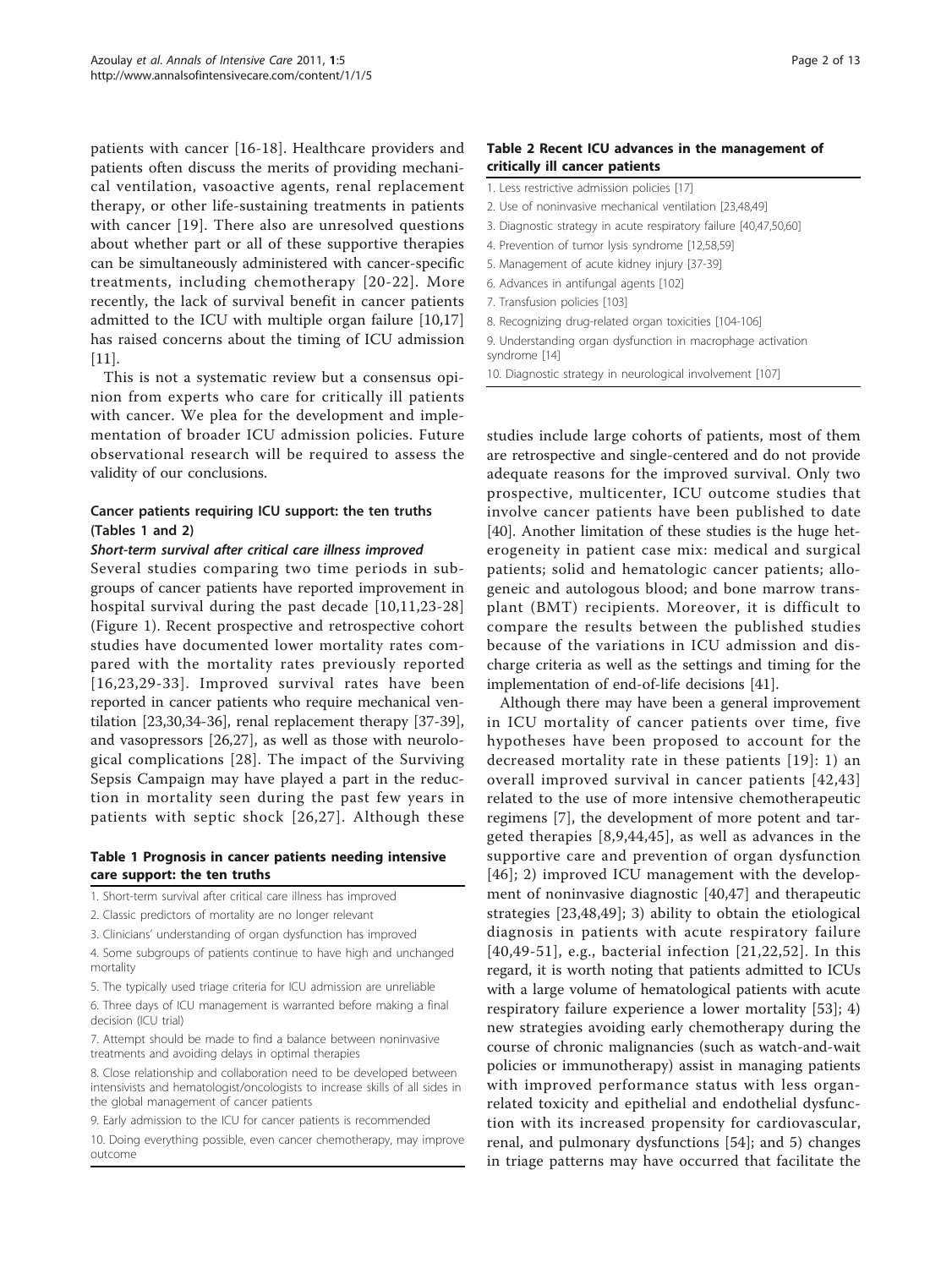<span id="page-2-0"></span>

ICU admission of cancer patients with the best chances for survival.

Overall, the medical literature has documented improvement in survival of critically ill patients with cancer. However, most of the studies have evaluated short-term outcomes, such as ICU, hospital, 28-day, and, rarely, 3- or 6-month survival. To our knowledge, no study has used long-term or meaningful outcomes, such as disease-free survival and quality of life after ICU admission.

#### Classic predictors of mortality are no longer relevant

Current studies still report that the need for mechanical ventilation, presence of invasive fungal infection, development of multiorgan failure, and high severity of illness scores are additional prognostic factors for mortality among cancer patients. Although these prognostic factors are important, they often are unreliable and mostly derived from inconsistent results. For example, a British multicenter study of patients with hematologic malignancy admitted to the ICU showed that BMT was a risk factor for increased hospital death [[55\]](#page-10-0). However, among patients with cancer admitted to the ICU, those who underwent autologous BMT had the same prognosis as those who did not [[19](#page-9-0),[23\]](#page-10-0). Benoit and colleagues reported neutropenia to be an independent risk factor for increased mortality in patients with hematologic malignancy admitted to the ICU [[16](#page-9-0)]. However, a subsequent study at the same institution proved this to be no longer valid [\[56](#page-10-0)], and based on another large multicenter study in Brazil, Soares et al. recently reported

the lack of association between mortality and the presence of neutropenia in patients with cancer [[57](#page-10-0)]. These differences are likely to reflect differences of selection biases by oncologists in providing treatment. The reported prognostic importance of other classic mortality predictors, such as age or characteristics of the malignancy, vary among studies and may mainly depend on ICU admission criteria [[18,](#page-9-0)[41](#page-10-0)]. We recommend not denying ICU admission to elderly patients based on age alone, or to those with advanced malignancies at the earliest phase of the disease, a time when response to therapy is not known.

#### Improved understanding of organ dysfunction

There has been an improved understanding of organ dysfunction, mainly as a result of a close collaboration between hematologists/oncologists and intensivists [\[24](#page-10-0)] (Table [2](#page-1-0)). Clinical experience in managing patients with cancer has led to better understanding of the pathophysiology of acute tumor lysis syndrome [[12](#page-9-0),[46,](#page-10-0)[58,59\]](#page-11-0) and macrophage activation syndrome [\[14\]](#page-9-0) and to a comprehensive diagnostic strategy of acute respiratory failure [[60](#page-11-0)]. Although the cause-effect relationship cannot be proven, we strongly believe that the improved understanding of organ dysfunction in patients with cancer has translated into better survival.

#### Some groups of patients remain with high and unchanged mortality

In addition to bedridden patients and those with no lifespan expanding therapy (see point 5 following), there are three groups of patients in whom survival rates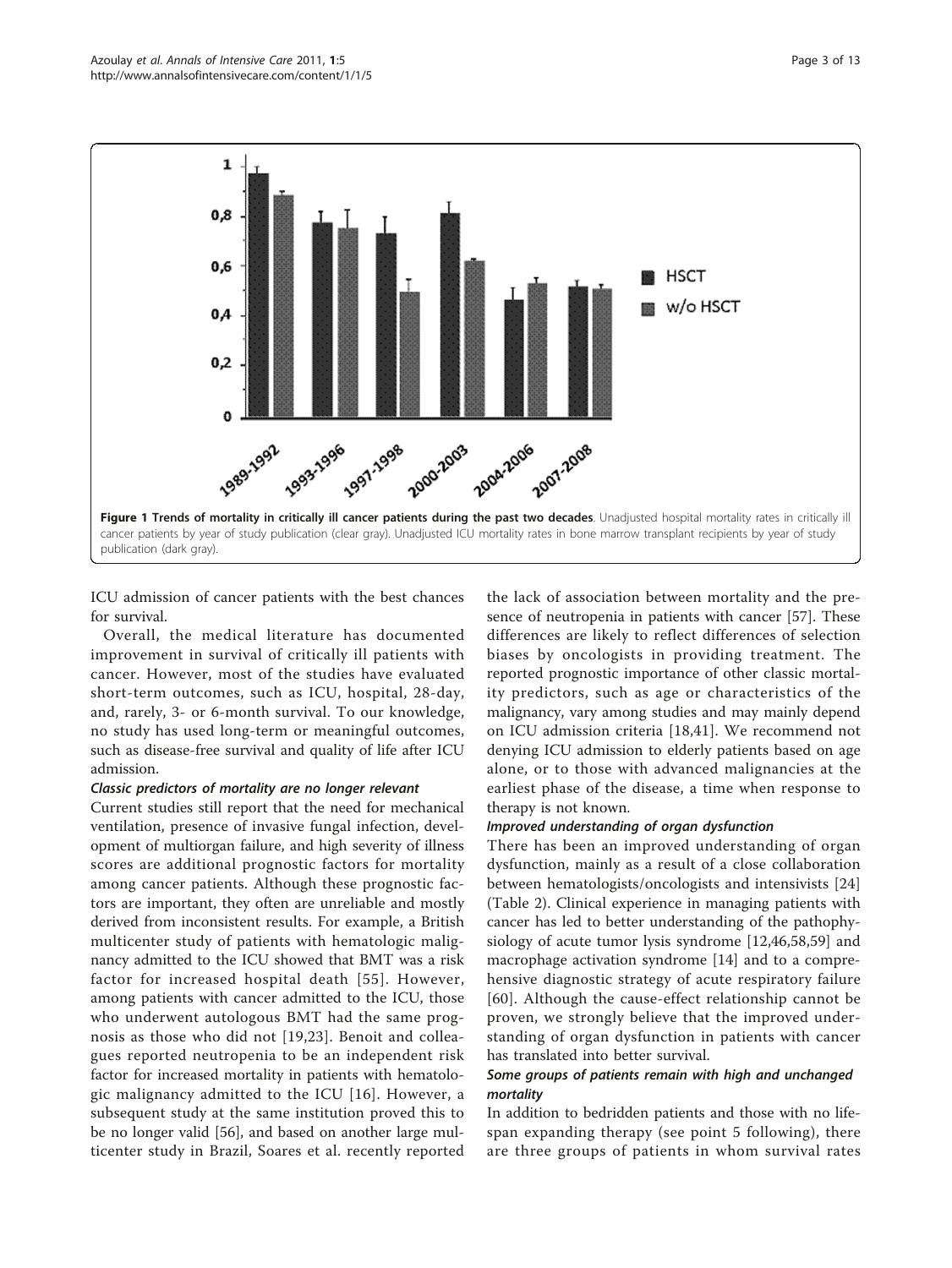remain marginally low. These include allogeneic BMT recipients with severe graft-versus-host disease (GVHD) who are unresponsive to immunosuppressive therapy [[27](#page-10-0),[61\]](#page-11-0), patients with multiple organ failure related to delayed ICU admission [[10](#page-9-0)], and specific clinical vignettes in patients with solid tumors, such as pulmonary carcinomatous lymphangitis with acute respiratory failure [\[62\]](#page-11-0), carcinomatous meningitis with coma [[63](#page-11-0)], or bone involvement by extra-hematopoietic cancerous cells and medullar insufficiency [\[64\]](#page-11-0).

Several studies have assessed the outcomes of allogeneic BMT recipients admitted to the ICU during the past three decades [[61](#page-11-0)]. Despite careful selection for ICU admission and advances in critical care, the prognosis remains grim, with an overall 1-yr survival rate of less than 10% in patients who receive mechanical ventilation [[27,34,](#page-10-0)[65-67\]](#page-11-0). Outcomes are not related to the source of stem cells (bone marrow vs. peripheral blood vs. cord blood donors), the underlying malignancy for which BMT was performed, and patient-related characteristics, such as age or comorbidities [[27,](#page-10-0)[61,67](#page-11-0)]. Ten factors have been identified to be associated with mortality after a critical care illness–most are surrogate markers of GVHD: 1) BMT from unrelated donor, because of increased risks for GVHD and associated complications; 2) GVHD itself, with epithelial injury and subsequent organ dysfunction (liver, gastrointestinal tract and skin,), and with toxic and infectious complications from immunosuppression (aspergillosis and other severe opportunistic infections); 3) the need for mechanical ventilation (associated with approximately 20% survival); 4) acute respiratory failure and the need for mechanical ventilation 4-6 weeks after BMT (GVHD period, 10% survival); 5) the association of severe sepsis and resistant GVHD; 6) thrombotic microangiopathy due to endothelial activation triggered by GVHD, total body irradiation, toxicity of immunosuppressive regimen, and infectious diseases; 7) multiple organ failure in the setting of severe hepatic veno-occlusive disease; 8) acute respiratory failure from pulmonary aspergillosis; 9) late noninfectious pulmonary complications, including diffuse alveolar hemorrhage [[68](#page-11-0),[69](#page-11-0)], bronchiolitis obliterans [[70\]](#page-11-0), and other new onset obstructive ventilatory disorders; and 10) relapse of the underlying malignancy after BMT. We recommend unrestricted intensive care support of allogeneic BMT recipients in three situations: patients at the earliest phase of transplantation (before GVHD develops) and BMT recipients proposed for ICU admission after 1 year of transplant and without GVHD or with controlled GVHD, and patients who require mechanical ventilation for status epilepticus related to posterior reversible encephalopathy syndrome (PRES). In all other situations, ICU admission and goals of therapy should be decided on an individual basis. Because

survival remains exceptional, it seems reasonable to discourage ICU admission and mechanical ventilation in patients with severe sepsis or acute respiratory failure and uncontrolled GVHD.

Patients who develop multiple organ failure are at higher risk for death if their ICU admission is delayed. Khassawneh et al. reported only one survivor in patients admitted with three organ dysfunctions [[10](#page-9-0)]. In patients with multiple myeloma, delayed ICU admission was associated with increased mortality [[11\]](#page-9-0). The nature and the extent of organ dysfunctions, at ICU admission or more significantly after day 3, are good predictors of mortality [\[17,](#page-9-0)[26,](#page-10-0)[71\]](#page-11-0).

#### Triage criteria that are usually used are unreliable

Marginal survival has been reported in severely impaired or bedridden patients [[18](#page-9-0),[24,30](#page-10-0)], as well as in patients with no lifespan prolonging anticancer therapy [[19\]](#page-9-0). In these patients, care must be maintained but with transition from cure to comfort. Restricted admission policies based on these two criteria translates into improved survival [[23,24\]](#page-10-0). However, triage criteria for ICU admission remain unreliable. In a prospective study that evaluated the outcomes of patients proposed for ICU admission, 20% of patients who were not admitted because they were considered "too well" died before hospital discharge (mainly after a delayed ICU admission), and 25% of the patients who were not admitted because they were too sick survived [\[72](#page-11-0)]. Importantly, this study highlighted the inadequacy of the triage criteria and the need for the development and implementation of new ICU admission policies.

#### At least 3 days of ICU management before making end-oflife decisions (ICU trial)

The use of life-sustaining therapies in most patients with cancer is no longer futile. However, recent data suggest that duration of mechanical ventilation, use of vasopressors, and dialysis are strong predictors of death. For example, marginal survival have been reported in patients who require invasive mechanical ventilation for 3 days or more [[17,](#page-9-0)[50\]](#page-10-0). Studies of patients with neutropenia or septic shock have reported that outcomes were not easily predictable at the time of ICU admission [\[26](#page-10-0)]. Identifying patients who remain severely ill, with no improvement (or with worsening condition) after 3 days of full ICU support, may be easier and more effective to appraise outcomes [\[17,19\]](#page-9-0).

There may be "golden hours or days" of resuscitation associated with improved outcome, for the ICU management of critically ill cancer patients. During this time, everything should be done. Subsequently, the continuation or introduction of life-sustaining therapies in patients whose conditions are worsening may not be beneficial. Further observational studies are needed to confirm the optimal time for the "ICU Trial."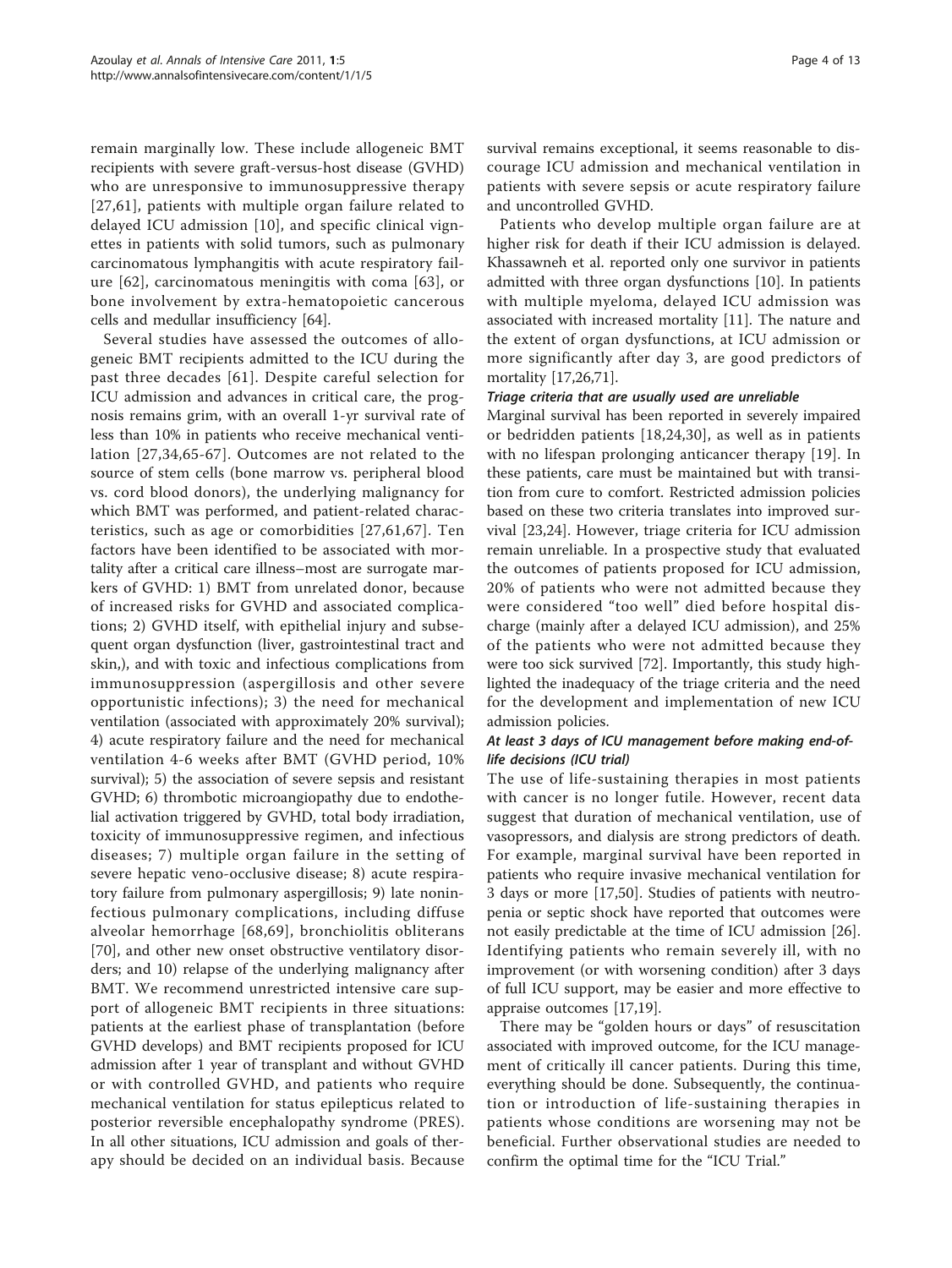#### Finding a balance between noninvasive treatments and avoiding delays in optimal therapies

Early ICU admission offers the opportunity to use noninvasive diagnostic tests (i.e., sputum analyses instead of bronchoalveolar lavage (BAL) in acute respiratory failure) and noninvasive ventilation (NIV) [[48](#page-10-0),[49\]](#page-10-0). This noninvasive approach is supported by the lower diagnostic yield of BAL in cancer patients with acute respiratory failure and the easy availability of noninvasive diagnostic tests [[40,](#page-10-0)[60\]](#page-11-0). Although bronchoscopy and BAL can be avoided in a large proportion of patients, those who may benefit should be identified early after admission to the ICU.

#### Close relationship and collaboration need to be developed with hematologists and oncologists to increase the skills of both sides in the overall management of patients with cancer

Undoubtedly, some of the improvement in the outcome of critically ill cancer patients can be attributed to formal and informal free exchange of ideas between intensivists and hemato-oncologists. The hemato-oncologists are able to appraise outcomes and to update the intensivists about therapeutic options and potentials for cure of the underlying malignancies. Hemato-oncologists may teach the key pathophysiological aspects of malignant diseases as well as specific complications. Also, ICU admission decisions should be undertaken by both parties based on the acute medical disease, as well as the underlying disease prognosis and patients' preferences and values. ICU clinicians may be more knowledgeable and experienced in setting goals of life-sustaining therapies based on the reversibility of single organ dysfunction and on the presence of multiple organ failure. Decisions to withhold or withdraw life-sustaining therapies are best undertaken by both parties. Information given to patients' relatives and shared decision-making should be presented by both parties together.

#### Early admission to the ICU for patients with cancer

We are not aware of any study designed to assess the impact of early ICU admission. The following four observations suggest that early admission may improve outcome: a) during the past decade, decreased mortality was observed in association with earlier ICU admission [[11](#page-9-0)]; b) receiving oxygen at a flow higher than 1 liter/ min is significantly associated with subsequent need for mechanical ventilation and death [[73\]](#page-11-0); c) performing high-risk procedures in severely ill patients (i.e., bronchoscopy and BAL in hypoxemic patients) may be less harmful if performed in the ICU (sometimes under NIV) [\[40,51,](#page-10-0)[74,75](#page-11-0)]; and d) there is a linear relationship between the number of organ dysfunctions and patients' survival, suggesting that patients should best be admitted as early as possible rather than at a time of multiple organ failure where survival remains marginal.

#### Doing everything that can be done, including cancer chemotherapy

When ICU admission is warranted, patients should be treated with a full code status, or according to an ICU trial. In both situations, patients receive everything they need during the first few ICU days and then have their situation reappraised after 3 to 5 days of full ICU support. This full-code status includes the administration of cancer chemotherapy along with ventilatory support, vasoactive agents, renal replacement therapy, and other life-sustaining therapies. Indeed, patients with tumor lysis syndrome, pulmonary or renal infiltration by the malignancy, sepsis related to obstructive pneumonia, or ureteral compression may require life-sustaining therapies until the cancer chemotherapy becomes effective. Studies have shown the feasibility of administering chemotherapy in the ICU, with acceptable short- and longterm outcomes [[20,21\]](#page-9-0). They also have demonstrated that when patients present with severe sepsis or septic shock after recent chemotherapy, outcomes may be better than in those who did not receive recent cancer chemotherapy [[21,](#page-9-0)[22](#page-10-0)].

#### Broadening ICU admission policies and clarifying patient's code status at the time of admission

#### $\blacktriangleright$  Full code status

Most critically ill cancer patients are admitted to the ICU during the early management period of aggressive malignancies, i.e., during the first course of chemotherapy (induction or consolidation; Figure [2](#page-5-0)). Some patients with low-grade hematological malignancies (chronic lymphocytic or myeloid leukemia or low-grade lymphoma) may be admitted at any time of their disease course, mainly for infectious or toxic life-threatening complications. Patients with partial remission (myeloma) or high-risk solid tumors (metastatic breast or ovarian cancer) can be admitted at a later course of their disease, even after several courses of chemotherapy, which provides significant and sustained response with improved long-term survival [[2](#page-9-0)]. All of these patients are admitted to the ICU with a full-code status. The decision-making process is similar to that of other ICU patients without malignancy (Figure [2](#page-5-0); Table [3\)](#page-6-0). Also, the need to document patient preferences for resuscitation and end-of-life issues at the time of ICU admission is crucial.

#### ▶ ICU trial

In some patients with cancer, the usual ICU admission triage criteria may be unreliable. Nevertheless, establishing the goals of therapy at the time of ICU admission is crucial to optimize their management. The ICU trial is an alternative to ICU refusal in cancer patients [[17\]](#page-9-0). It consists of an unlimited ICU support for a limited time period. Everything is done for at least 3 to 5 days [[19](#page-9-0)].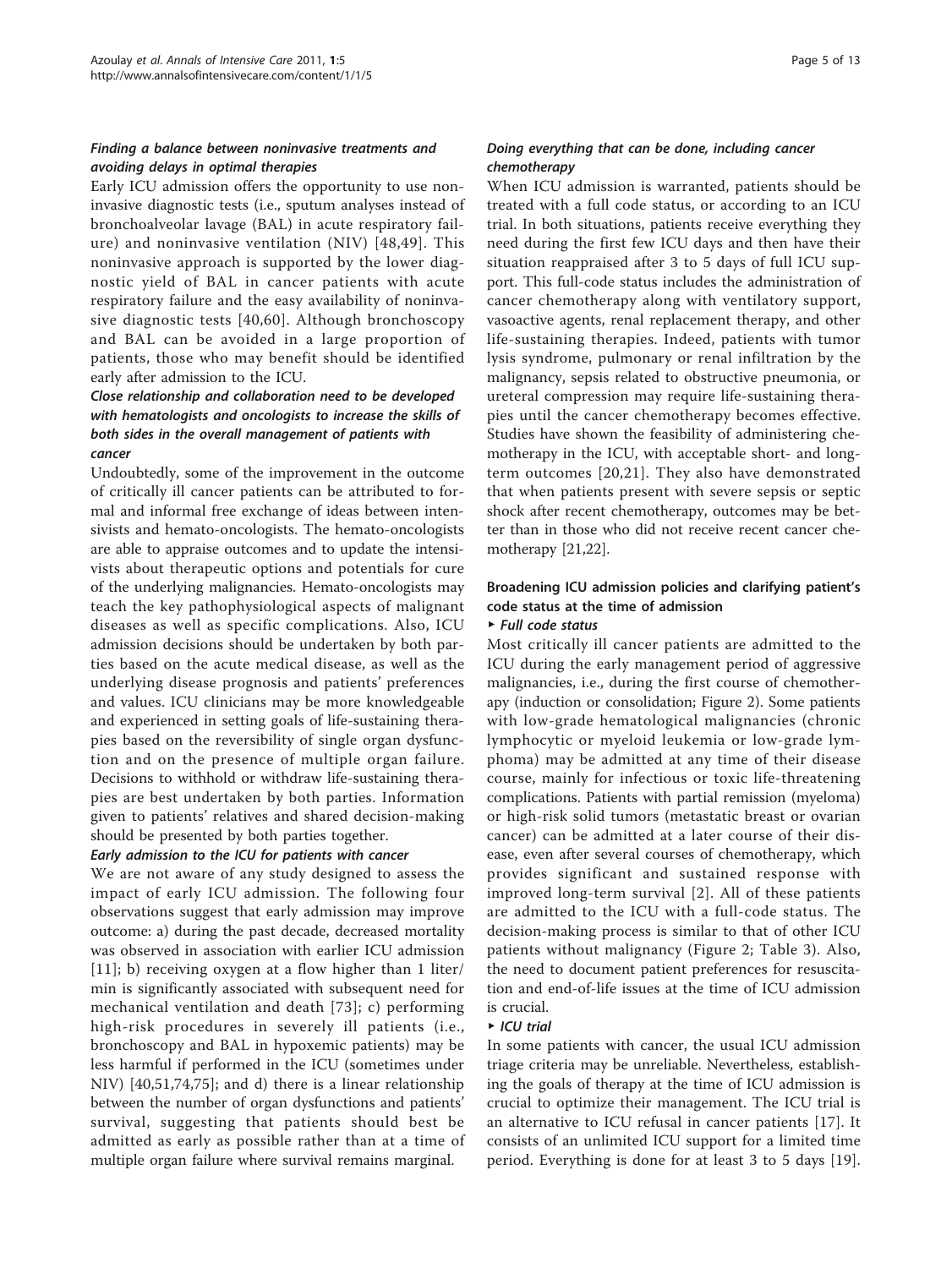<span id="page-5-0"></span>

In a study performed at the Saint-Louis hospital in Paris, France, patients who were non-bedridden and who had a survival prolonging therapy were included [[17](#page-9-0)]. Allogeneic BMT recipients were excluded. Clinicians made clear to patients and families that the ICU trial was an alternative to ICU refusal and that as soon as the situation was considered irreversible with no hope for survival, the level of care was transitioned from cure to comfort. The major result from this ICU trial was that none of the variables available at ICU admission was significantly different between ICU survivors and nonsurvivors. Only after day 3, nonsurvivors had significantly more organ dysfunction than ICU survivors. More recently, we have advocated the use of the ICU trial in patients with newly diagnosed malignancies, but

with life expectancy less than 1 year [[76\]](#page-11-0). This study was an attempt to broaden ICU admission policies and to suggest other types of ICU admission to avoid depriving ICU management to patients who may potentially benefit. Indeed, in the evaluation of the ICU trial [[17](#page-9-0)], survival was 20% overall but 40% in patients who were alive and in the ICU after day 3.

#### ▶ Exceptional ICU admission

The first status of admission is the "exceptional ICU" (Figure 2; Table [3\)](#page-6-0). We propose this admission status for patients in whom severe limitation of the performance status are attributable to the malignancy itself and may improve in response to chemotherapy. Another scenario for this status is when evidence emerges from new trials that a new effective therapy is available for a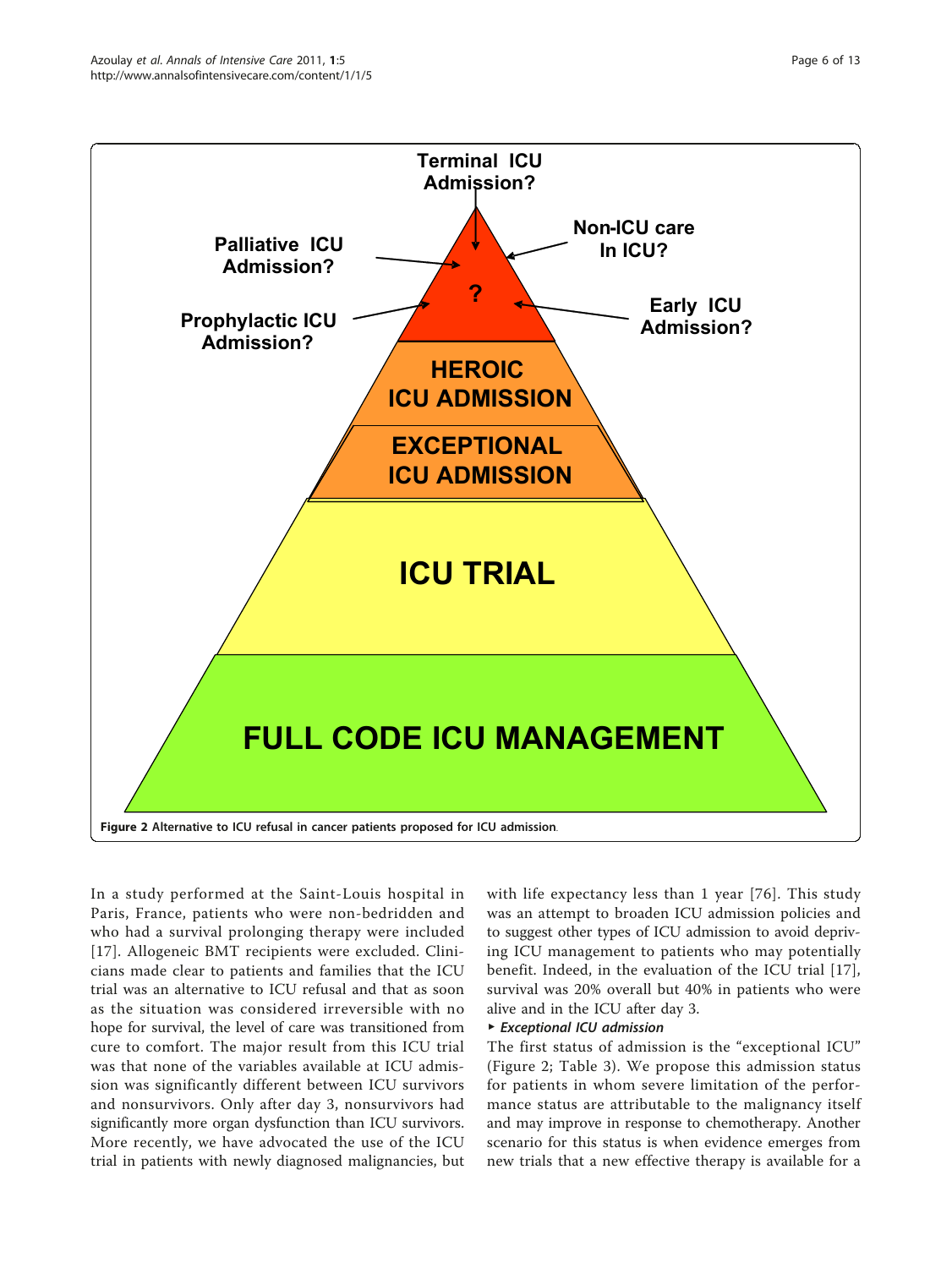<span id="page-6-0"></span>Table 3 Different ICU admission policies

| Type of ICU admission           | Code status                                                                                                                               | <b>Clinical situation</b>                                                                                                                                                                     |
|---------------------------------|-------------------------------------------------------------------------------------------------------------------------------------------|-----------------------------------------------------------------------------------------------------------------------------------------------------------------------------------------------|
| 1. Full code ICU<br>management  | Full code                                                                                                                                 | Newly diagnosed malignancies<br>Malignancies in complete remission                                                                                                                            |
| 2. ICU trial                    | Unlimited for a limited time<br>period-at least 3 to 5 days                                                                               | Clinical response to therapy not available or<br>undetermined                                                                                                                                 |
| 3. Exceptional ICU<br>admission | Same as ICU trial                                                                                                                         | Newly available effective therapy that should be<br>tested in a patient who becomes critically ill                                                                                            |
| 4. Heroic ICU admission         | ICU management until conflict<br>resolution                                                                                               | Both hematologists/oncologists and intensivists agree<br>that ICU admission is not appropriate, but patients or<br>relatives disagree with the appropriate level of care                      |
|                                 | 5. Other admission modalities that are performed but not yet formally evaluated                                                           |                                                                                                                                                                                               |
| a) Prophylactic ICU admission   | Full code; intensive clinical and<br>biological monitoring; invasive<br>procedures under safer conditions                                 | Earliest phase of high-risk malignancies. Admission<br>to the ICU is warranted to avoid development of<br>organ dysfunction (acute respiratory failure, tumor<br>lysis syndrome, etc.)        |
| b) Early ICU admission          | Full code; intensive clinical and<br>biological monitoring; invasive<br>procedures under safe conditions;<br>no life-sustaining therapies | Admission to the ICU in patients with no organ<br>dysfunction but physiological disturbances. ICU is<br>warranted to avoid late ICU admission (condition<br>associated with higher mortality) |
| c) Palliative ICU admission     | Noninvasive strategies only                                                                                                               | Admission to the ICU for the purpose of undergoing<br>noninvasive mechanical ventilation as the ceiling of<br>therapy                                                                         |
| d) In-ICU non-ICU care          | No life-sustaining therapies                                                                                                              | Short ICU admission to help for optimal and prompt<br>management (catheter withdrawal, early antibiotics<br>$etc.$ )                                                                          |
| e) Terminal ICU admission       | No life-sustaining therapies                                                                                                              | ICU admission is required to best provide palliative<br>care and symptom control. Controversial issue                                                                                         |

patient without lifespan-prolonging therapy. This does not include results from in vitro studies or from phase I/II trials. For example, admission to the ICU for patients with intractable malignancy is not recommended. If the results from a new trial report that using a newly developed drug/protocol allows substantial survival, the question that can be raised is about the benefits from this drug when patients become critically ill. In this case, intensivists and hematologists or oncologists should decide to perform a careful evaluation in five to ten patients. In this circumstance, exceptional ICU admission includes formal discussions between hematooncologists and intensivists and must address the nature of ICU management and the time with which a response to therapy can be expected. As for the ICU trial, patients and relatives must agree with ICU admission and fully grasp its objectives.

#### ▶ Heroic ICU admission

A second new status of ICU admission that we sometimes adopt is the "heroic ICU." This ICU management is used to resolve conflicts between ICU clinicians and hemato-oncologists, or between clinicians and patients/ relatives about the actual prognosis and the appropriate level of care. The philosophy of this type of ICU admission is that 1 or 2 days of ICU management will make the prognosis more evident to appraise and create mutual trust. Although intensivists are aware that death is the most likely outcome, discussions among the stakeholders

may help to resolve the conflicts and mistrust. The use of heroic ICU to resolve conflicts and to develop time for mutual trust between clinicians, intensivists, patients, and relatives may create false hope, raise unrealistic expectations, and can be perceived as highly controversial. We must emphasize that if this status of ICU admission is used more than 2 to 3 times per year, conflict resolution strategies or an attempt to increase the understanding and knowledge about the underlying condition (of the actual prognoses of malignancies or of the outcomes of organ dysfunction in cancer patients) are in order.

#### ▶Other admission policies

The common characteristic of all the previous statuses of ICU admission is that patients receive full-code management for an unlimited or a limited time period. Other admission policies need to be evaluated before specific recommendations are made. Such policies include early ICU admission, prophylactic ICU admission, palliative ICU admission, ICU admission for non-ICU care, and terminal ICU admission (Figure [2](#page-5-0); Table 3). The terminal admission policy is based on a controversial assumption that the ICU is the best place to die in the hospital and ICU clinicians are skilled to perform adequate palliative care to dying patients. Details on code status and clinical vignettes are reported in Table 3. Figure [3](#page-7-0) summarizes our suggestions for ICU admission according to the factors that have been presented above.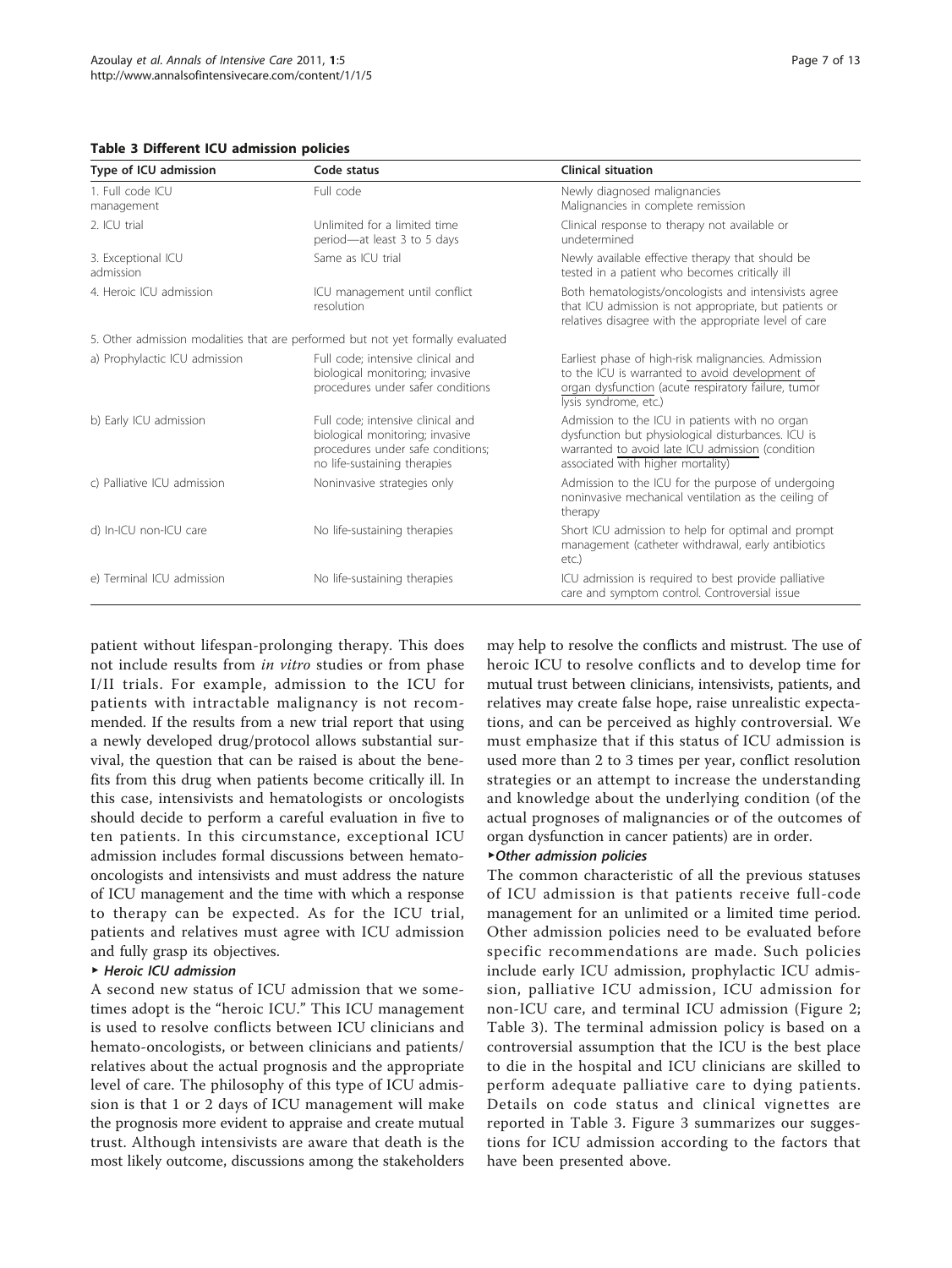<span id="page-7-0"></span>

Page 8 of 13

## Unanswered questions and research agenda

Many unanswered questions deserve future observational and interventional studies (Table 4). As experts in the management of critically ill cancer patients, we suggest a research agenda to address the following ten burning issues:

1) The first and most intriguing issue is the lack of studies on long-term outcomes in cancer patients who survive their ICU stay. We do not know whether the increase in the number of survival days is only a prolongation of the dying process or if it is an actual increase in survival with good quality of life. Beside ICU and hospital survival, very few studies have addressed survivors' quality of life. For example, in a study of noncancer patients with acute respiratory distress syndrome, survivors lost 18% of their baseline body weight during the ICU stay, experienced severe muscle weakness and fatigue, and had persistent functional disability 1 year

#### Table 4 Unanswered questions and research agenda

1) Establishing long-term outcomes in oncology and hematology patients who survive their ICU stay. Do we prolong the dying process or do we actually increase survival?

- 2) Addressing qualitative outcomes
- 3) Searching for specific family needs and communication strategies
- 4) Evaluating new admission policies
- 5) Improving transition from curative to palliative care

6) Evaluating the impact of the ICU on overall long-term and diseasefree survival

- 7) Defining the appropriate timing for ICU admission (avoiding delays)
- 8) Appraising prognostic factors of mortality
- 9) Evaluating outcomes in patients who receive intensive care (e.g., NIV, vasopressor) in the wards

10) Performing qualitative studies before any recommendation on the use of NIV as the ceiling of therapy

after ICU discharge [\[77-79\]](#page-11-0). These findings are extremely relevant, because treatment decisions are substantially influenced by the clinical condition of the patient. In critically ill cancer patients, poor performance status has been associated with mortality [[18,](#page-9-0)[30](#page-10-0)]. Moreover, poor performance status may prevent the use of optimally aggressive chemo- and radiation therapy regimens and/or decrease the ability to achieve radical surgical resection, thereby shortening long-term survival. We need studies evaluating outcomes up to 2 years after critical illness. These studies need to investigate survival, treatments that have been implemented, and remission from the malignancy.

2) In addition to physical outcomes, mental health and quality of life outcomes must be assessed in ICU survivors. At this time, no study has specifically evaluated health-related quality of life and post-ICU burden in critically ill cancer patients who survived the ICU. Nelson et al. investigated self-reported symptom experience of cancer patients at the time that they were receiving intensive care support [[80](#page-11-0)]. Most patients reported experiencing pain, discomfort, anxiety, sleep disturbance, or unsatisfied hunger or thirst. Approximately one third reported depression and dyspnea. Significant pain and discomfort were associated with common ICU procedures. Inability to communicate, sleep disruption, and limitations on visiting were particularly stressful among ICU conditions studied. However, no study has assessed the prevalence of these symptoms 6 months or 1 year after ICU discharge. Yet, such assessment is a key issue when addressing the question of ICU admission policies for cancer patients.

3) Studies in relatives of critically ill cancer patients should be developed to seek specific needs and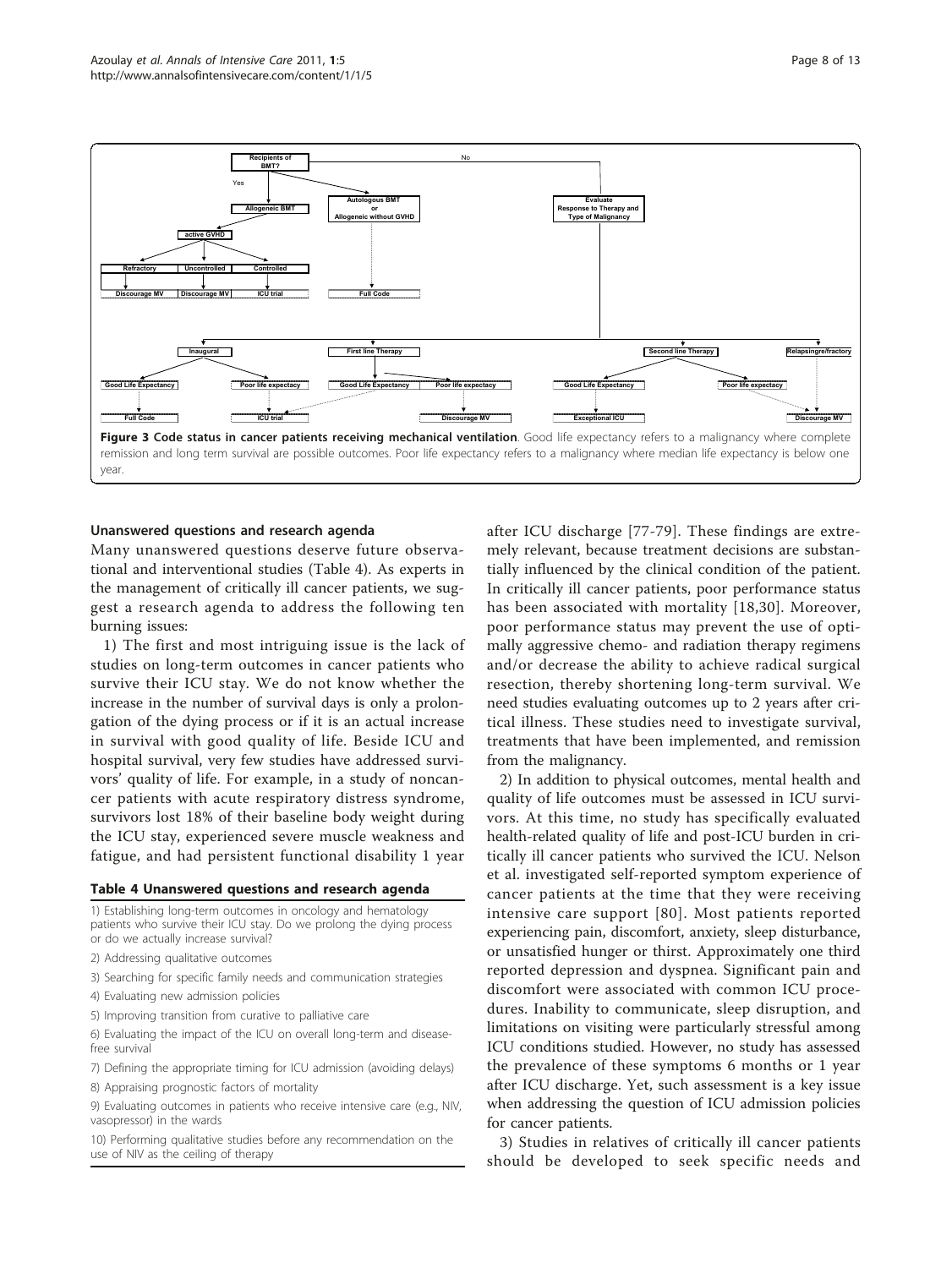communication strategies. Also, determinants of ICU and post-ICU burden on relatives of ICU survivors should be evaluated, because relatives of critically ill patients may become actual caregivers.

4) In this review, we describe provisional models of ICU admission with various code statuses that have not yet been evaluated. First, criteria for ICU admission need to be described and appraised. Second, new modalities of ICU admission should be evaluated and the balance between their strengths and weaknesses described. Controversial issues, such as palliative or terminal ICU admission, must be discussed at a global level. Indeed, it is possible, yet debatable, that death that occurs in the ICU is perceived as "good" by patients and relatives. However, broadening ICU admission criteria will be obviously associated with increased mortality and associated conflicts [[81\]](#page-11-0), clinician's burnout [[82](#page-11-0)], demoralization [[83\]](#page-11-0), and further exhausting the limited available resources and ICU beds.

5) One of the most difficult issues in the ICU trial is determining the appropriate time for making end-of-life decisions [\[84\]](#page-11-0). Transition from curative to palliative care is complex in cancer patients because of their young age, complex medical conditions, doubts on the actual therapeutic plans, and pressures from consultants and relatives. Implementing new ICU admission policies for cancer patients requires a critical evaluation of end-oflife care that occurs in up to 80% of these patients, i.e., when the irreversibility of the medical condition is deemed certain. Also, quality of dying and death must be specifically assessed in this context. Most importantly, the need to document patient preferences for resuscitation and end-of-life issues at the time of ICU admission is crucial.

6) The ICU benefits for overall long-term and diseasefree survival are still unknown. We can hypothesize that patients with cancer who survive the initial complications without residual organ dysfunction will be able to receive full regimen chemotherapy and subsequently more available lifespan-prolonging therapies. However, no ICU study has evaluated the impact of the ICU support on long-term and disease-free survival.

7) Recent studies suggest survival benefits from early admission to the ICU [[11](#page-9-0)]. However, this has never been evaluated properly. Indeed, a randomized, clinical trial designed to admit selected patients with cancer at the earliest phase of the malignancy (before or within first few days of cancer chemotherapy) with only one organ dysfunction may be in order. Besides overall survival, if prevention of organ dysfunction translates into improved outcomes, practical guidelines will be easy to recommend.

8) An appraisal of classic prognostic factors is timely. There are data that suggest that neutropenia and autologous BMT may no longer have prognostic relevance [\[57\]](#page-10-0). New determinants of outcome have emerged from recent studies. These new determinants include our ability to make the actual etiological diagnosis rather than treating empirically [\[40,48,50,51](#page-10-0)[,85](#page-11-0)], delayed ICU admission [\[11\]](#page-9-0), cytogenetic data in patients with aggressive malignancies [[86\]](#page-11-0), and, clearly, the number and the extent of organ dysfunctions [[17,](#page-9-0)[26](#page-10-0)]. However, additional multicentre cohort studies are needed to identify predictors of death in cancer patients admitted to the ICU, controlling for the ASSESS criteria that we have recently proposed (Table 5) [[18\]](#page-9-0). These include triage criteria for ICU admission, code status implemented at ICU admission, the nature of life-sustaining therapies that are required, and the extent of organ dysfunction at admission, as well as long-term overall and disease-free survival and quality of life.

9) There is an emerging interest for adding NIV to routine supportive care provided in hematology/oncology wards [[87](#page-11-0)-[90\]](#page-11-0). This is partly due to shortage of ICU beds [\[91](#page-11-0)] and ICU physicians' reluctance to admit cancer patients with acute respiratory failure [[92](#page-11-0),[93](#page-11-0)], as well as the unconfirmed assumption that ICU admission may hamper patients' chances of receiving optimal hematology/oncology care and appropriate infection prevention. We advise caution when implementing NIV in hypoxemic patients with cancer [[94\]](#page-11-0). Unless NIV is the ceiling of therapy [[95\]](#page-11-0), we believe that NIV should be initiated only in an ICU or high-dependency unit setting, where

Table 5 ASSESS approach

| Domain                                 | Description and rationale                                                                                                                                                                                                                                                                                |  |
|----------------------------------------|----------------------------------------------------------------------------------------------------------------------------------------------------------------------------------------------------------------------------------------------------------------------------------------------------------|--|
| Triage for ICU<br>Admission            | Triage criteria for ICU admission used by<br>oncologists/hematologists and intensivists.<br>Detailed evaluation of the ICU admission<br>process, including data on non-ICU cancer<br>patients with various levels of organ<br>dysfunction on the wards and data on the<br>effects of early ICU admission |  |
| Code Status                            | Code status to be implemented at ICU<br>admission: full code, ICU trial for a short period<br>(3-5 days with full-code status and then<br>reevaluation) or early implementation of<br>palliative care                                                                                                    |  |
| ICU support and<br>patient's evolution | ICU management, with a reappraisal of the<br>intensity, duration and nature of life-supporting<br>treatments provided in the ICU. Evaluation of<br>incidence, nature and outcome of organ<br>failures and residual organ dysfunction                                                                     |  |
| Survival                               | Beyond short- and medium-term survival by<br>evaluating long-term outcomes (up to 1 year)                                                                                                                                                                                                                |  |
| Picture of <i>survivors</i>            | Description of ICU survivors, including<br>qualitative evaluation of the ability to undergo<br>chemotherapy, disease-free survival, functional<br>status, health-related quality of life and post-<br>ICU burden (stress-related disorders, anxiety,<br>and depression)                                  |  |

Adapted from (18).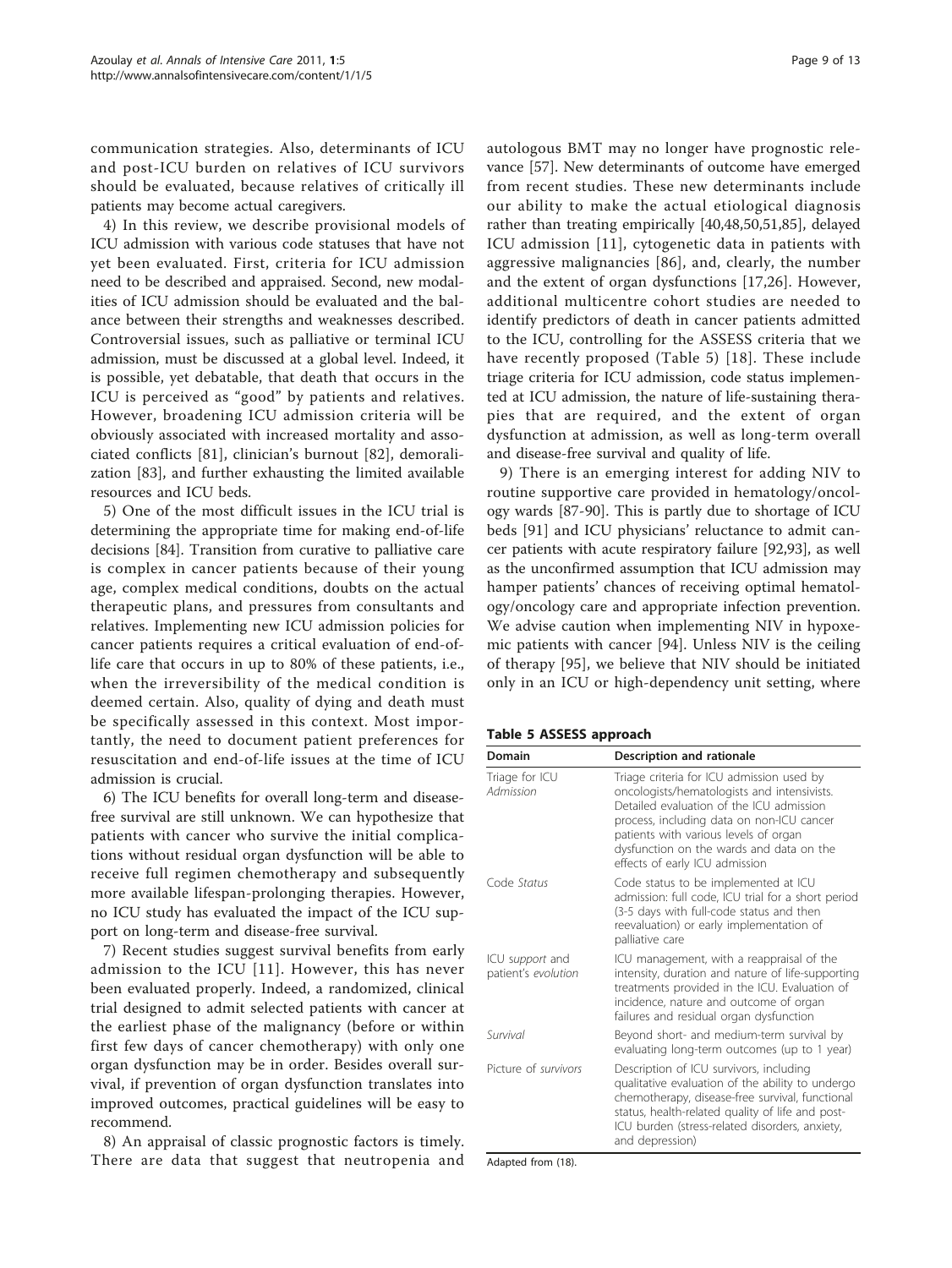<span id="page-9-0"></span>endotracheal intubation and invasive mechanical ventilation can be safely and timely performed if NIV fails [[96](#page-11-0)].

10) Mortality in patients who receive palliative NIV has been reported in various subgroups of patients [[97](#page-11-0)-[101](#page-12-0)]. Patients with cancer remain poor candidates for palliative NIV, even if some of them may receive some benefit [\[62\]](#page-11-0). Additionally, the concept that the ICU is an appropriate setting to deliver palliative or terminal care is highly controversial. However, these studies report no qualitative outcomes, including quality of life, ICU-burden, and quality of dying for the majority of patients who die after NIV. We believe that qualitative studies are mandatory before establishing any recommendation on the use of NIV as the ceiling of therapy in patients with cancer.

#### Conclusions

In patients with cancer who require ICU admission, the survival rate has improved. Besides refinements in the selection criteria of patients for ICU admission, advances in hematology and oncology as well as enhancements in ICU management have contributed to this improved survival. In this changing context, clinicians' beliefs regarding the results of ICU management of patients with cancer must be appraised. Also, admission policies must be broadened and closely evaluated to avoid depriving patients who may benefit from lifesustaining therapies.

#### Acknowledgements

Supported by a grant from the Assistance-Publique Hôpitaux de Paris (AOM 04139) and the French Society for Intensive Care Medicine. Dr. Soares is supported in part by individual research grant from CNPq.

#### Author details

<sup>1</sup>AP-HP, Hôpital Saint-Louis, Medical ICU, Paris, France <sup>2</sup>University Paris-7 Paris-Diderot, UFR de Médecine, 75010 Paris, France <sup>3</sup>D'Or Institute for Research and Education, Rio de Janeiro, Brazil <sup>4</sup>Postgraduate Program, Instituto Nacional de Câncer, Rio de Janeiro, Brazil <sup>5</sup>Intensive Care Department, Hôpital de Bellevue and Saint-Etienne University, Saint-Etienne, France <sup>6</sup>Intensive Care Department, Ghent University Hospital, Ghent University, Ghent, Belgium <sup>7</sup> Department of Anesthesiology and Critical Care Medicine, Memorial Sloan-Kettering Cancer Center, 1275 York Avenue C1179, New York, NY 10065, USA <sup>8</sup>Division of Pulmonary and Critical Care Medicine, Mayo Clinic, Rochester, MN, USA

#### Authors' contributions

All authors contributed to the preparation of this manuscript and critical review of the material.

#### Competing interests

The authors declare that they have no competing interests.

#### Received: 7 February 2011 Accepted: 23 March 2011 Published: 23 March 2011

#### References

1. Coleman MP, Quaresma M, Berrino F, Lutz JM, De Angelis R, Capocaccia R, Baili P, Rachet B, Gatta G, Hakulinen T, Micheli A, Sant M, Weir HK, Elwood JM, Tsukuma H, Koifman S, Ga ES, Francisci S, Santaquilani M, Verdecchia A, Storm HH, Young JL: [Cancer survival in five continents: a](http://www.ncbi.nlm.nih.gov/pubmed/18639491?dopt=Abstract)

[worldwide population-based study \(CONCORD\).](http://www.ncbi.nlm.nih.gov/pubmed/18639491?dopt=Abstract) Lancet Oncol 2008, 9:730-756, Epub 2008 Jul 17.

- 2. Kinsey T, Jemal A, Liff J, Ward E, Thun M: [Secular trends in mortality from](http://www.ncbi.nlm.nih.gov/pubmed/18612132?dopt=Abstract) [common cancers in the United States by educational attainment, 1993-](http://www.ncbi.nlm.nih.gov/pubmed/18612132?dopt=Abstract) [2001.](http://www.ncbi.nlm.nih.gov/pubmed/18612132?dopt=Abstract) J Natl Cancer Inst 2008, 100:1003-1012, Epub 2008 Jul 8.
- 3. Jemal A, Siegel R, Ward E, Hao Y, Xu J, Murray T, Thun MJ: [Cancer statistics,](http://www.ncbi.nlm.nih.gov/pubmed/18287387?dopt=Abstract) [2008.](http://www.ncbi.nlm.nih.gov/pubmed/18287387?dopt=Abstract) CA Cancer J Clin 2008, 58:71-96, Epub 2008 Feb 20.
- 4. Atlanta U.S. Department of Health and Human Services Cfdcapanci: U.S. Cancer Statistics Working Group. United States Cancer Statistics: 1999- 2005 Incidence and Mortality Web-based Report.[[http://www.cdc.gov/](http://www.cdc.gov/uscs 2009) [uscs 2009\]](http://www.cdc.gov/uscs 2009).
- 5. Ferlay J, Autier P, Boniol M, Heanue M, Colombet M, Boyle P: [Estimates of](http://www.ncbi.nlm.nih.gov/pubmed/17287242?dopt=Abstract) [the cancer incidence and mortality in Europe in 2006.](http://www.ncbi.nlm.nih.gov/pubmed/17287242?dopt=Abstract) Ann Oncol 2007, 18:581-592.
- 6. Rodriguez-Abreu D, Bordoni A, Zucca E: [Epidemiology of hematological](http://www.ncbi.nlm.nih.gov/pubmed/17311819?dopt=Abstract) [malignancies.](http://www.ncbi.nlm.nih.gov/pubmed/17311819?dopt=Abstract) Ann Oncol 2007, 18(Suppl 1):i3-i8.
- 7. Linker C, Damon L, Ries C, Navarro W: [Intensified and shortened cyclical](http://www.ncbi.nlm.nih.gov/pubmed/12011123?dopt=Abstract) [chemotherapy for adult acute lymphoblastic leukemia.](http://www.ncbi.nlm.nih.gov/pubmed/12011123?dopt=Abstract) J Clin Oncol 2002, 20:2464-2471.
- 8. Richardson PG, Sonneveld P, Schuster MW, Irwin D, Stadtmauer EA, Facon T, Harousseau JL, Ben-Yehuda D, Lonial S, Goldschmidt H, Reece D, San-Miguel JF, Blade J, Boccadoro M, Cavenagh J, Dalton WS, Boral AL, Esseltine DL, Porter JB, Schenkein D, Anderson KC: [Bortezomib or high](http://www.ncbi.nlm.nih.gov/pubmed/15958804?dopt=Abstract)[dose dexamethasone for relapsed multiple myeloma.](http://www.ncbi.nlm.nih.gov/pubmed/15958804?dopt=Abstract) N Engl J Med 2005, 352:2487-2498.
- 9. Pfreundschuh M, Trumper L, Osterborg A, Pettengell R, Trneny M, Imrie K, Ma D, Gill D, Walewski J, Zinzani PL, Stahel R, Kvaloy S, Shpilberg O, Jaeger U, Hansen M, Lehtinen T, Lopez-Guillermo A, Corrado C, Scheliga A, Milpied N, Mendila M, Rashford M, Kuhnt E, Loeffler M: [CHOP-like](http://www.ncbi.nlm.nih.gov/pubmed/16648042?dopt=Abstract) [chemotherapy plus rituximab versus CHOP-like chemotherapy alone in](http://www.ncbi.nlm.nih.gov/pubmed/16648042?dopt=Abstract) [young patients with good-prognosis diffuse large-B-cell lymphoma: a](http://www.ncbi.nlm.nih.gov/pubmed/16648042?dopt=Abstract) [randomised controlled trial by the MabThera International Trial \(MInT\)](http://www.ncbi.nlm.nih.gov/pubmed/16648042?dopt=Abstract) [Group.](http://www.ncbi.nlm.nih.gov/pubmed/16648042?dopt=Abstract) Lancet Oncol 2006, 7:379-391.
- 10. Khassawneh BY, White P Jr, Anaissie EJ, Barlogie B, Hiller FC: [Outcome from](http://www.ncbi.nlm.nih.gov/pubmed/11796449?dopt=Abstract) [mechanical ventilation after autologous peripheral blood stem cell](http://www.ncbi.nlm.nih.gov/pubmed/11796449?dopt=Abstract) [transplantation.](http://www.ncbi.nlm.nih.gov/pubmed/11796449?dopt=Abstract) Chest 2002, 121:185-188.
- 11. Peigne V, Rusinova K, Karlin L, Darmon M, Fermand JP, Schlemmer B, Azoulay E: [Continued survival gains in recent years among critically ill](http://www.ncbi.nlm.nih.gov/pubmed/18853139?dopt=Abstract) [myeloma patients.](http://www.ncbi.nlm.nih.gov/pubmed/18853139?dopt=Abstract) Intensive Care Med 2009, 35:512-518.
- 12. Darmon M, Guichard I, Vincent F, Schlemmer B, Azoulay E: [Prognostic](http://www.ncbi.nlm.nih.gov/pubmed/20001238?dopt=Abstract) [significance of acute renal injury in acute tumor lysis syndrome.](http://www.ncbi.nlm.nih.gov/pubmed/20001238?dopt=Abstract) Leuk Lymphoma 2010, 51:221-227.
- 13. Azoulay E, Fieux F, Moreau D, Thiery G, Rousselot P, Parrot A, Le Gall Jr, Dombret H, Schlemmer B: [Acute monocytic leukemia presenting as acute](http://www.ncbi.nlm.nih.gov/pubmed/12574074?dopt=Abstract) [respiratory failure.](http://www.ncbi.nlm.nih.gov/pubmed/12574074?dopt=Abstract) Am J Respir Crit Care Med 2003, 167:1329-1333.
- 14. Creput C, Galicier L, Buyse S, Azoulay E: [Understanding organ dysfunction](http://www.ncbi.nlm.nih.gov/pubmed/18427781?dopt=Abstract) [in hemophagocytic lymphohistiocytosis.](http://www.ncbi.nlm.nih.gov/pubmed/18427781?dopt=Abstract) Intensive Care Med 2008, 34:1177-1187.
- 15. Tanvetyanon T, Leighton JC: [Life-sustaining treatments in patients who](http://www.ncbi.nlm.nih.gov/pubmed/12544994?dopt=Abstract) [died of chronic congestive heart failure compared with metastatic](http://www.ncbi.nlm.nih.gov/pubmed/12544994?dopt=Abstract) [cancer.](http://www.ncbi.nlm.nih.gov/pubmed/12544994?dopt=Abstract) Crit Care Med 2003, 31:60-64.
- 16. Benoit DD, Vandewoude KH, Decruyenaere JM, Hoste EA, Colardyn FA: [Outcome and early prognostic indicators in patients with a hematologic](http://www.ncbi.nlm.nih.gov/pubmed/12545002?dopt=Abstract) [malignancy admitted to the intensive care unit for a life-threatening](http://www.ncbi.nlm.nih.gov/pubmed/12545002?dopt=Abstract) [complication.](http://www.ncbi.nlm.nih.gov/pubmed/12545002?dopt=Abstract) Crit Care Med 2003, 31:104-112.
- 17. Lecuyer L, Chevret S, Thiery G, Darmon M, Schlemmer B, Azoulay E: [The](http://www.ncbi.nlm.nih.gov/pubmed/17235261?dopt=Abstract) [ICU trial: a new admission policy for cancer patients requiring](http://www.ncbi.nlm.nih.gov/pubmed/17235261?dopt=Abstract) [mechanical ventilation.](http://www.ncbi.nlm.nih.gov/pubmed/17235261?dopt=Abstract) Crit Care Med 2007, 35:808-814.
- 18. Soares M, Azoulay E: [Critical care management of lung cancer patients to](http://www.ncbi.nlm.nih.gov/pubmed/19768452?dopt=Abstract) [prolong life without prolonging dying.](http://www.ncbi.nlm.nih.gov/pubmed/19768452?dopt=Abstract) Intensive Care Med 2009, 35:2012-2014.
- 19. Azoulay E, Afessa B: [The intensive care support of patients with](http://www.ncbi.nlm.nih.gov/pubmed/16308682?dopt=Abstract) [malignancy: do everything that can be done.](http://www.ncbi.nlm.nih.gov/pubmed/16308682?dopt=Abstract) Intensive Care Med 2006, 32:3-5, Epub 2005 Nov 25.
- 20. Darmon M, Thiery G, Ciroldi M, De Miranda S, Galicier L, Raffoux E, Le Gall Jr, Schlemmer B, Azoulay E: [Intensive care in patients with newly](http://www.ncbi.nlm.nih.gov/pubmed/16276171?dopt=Abstract) [diagnosed malignancies and a need for cancer chemotherapy.](http://www.ncbi.nlm.nih.gov/pubmed/16276171?dopt=Abstract) Crit Care Med 2005, 33:2488-2493.
- 21. Benoit DD, Depuydt PO, Vandewoude KH, Offner FC, Boterberg T, De Cock CA, Noens LA, Janssens AM, Decruyenaere JM: [Outcome in severely](http://www.ncbi.nlm.nih.gov/pubmed/16308681?dopt=Abstract) [ill patients with hematological malignancies who received intravenous](http://www.ncbi.nlm.nih.gov/pubmed/16308681?dopt=Abstract)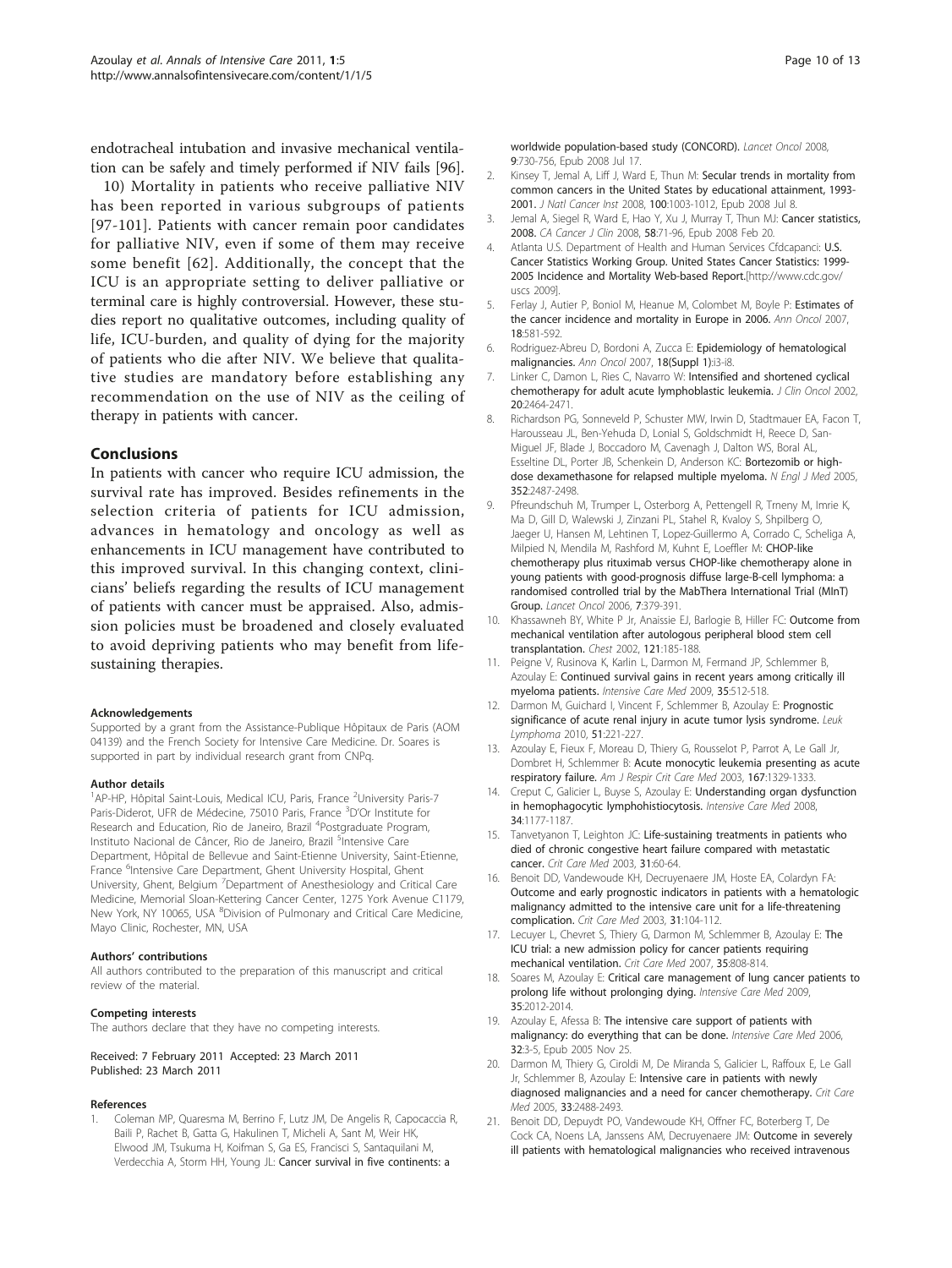<span id="page-10-0"></span>[chemotherapy in the intensive care unit.](http://www.ncbi.nlm.nih.gov/pubmed/16308681?dopt=Abstract) Intensive Care Med 2006, 32:93-99.

- 22. Vandijck DM, Benoit DD, Depuydt PO, Offner FC, Blot SI, Van Tilborgh AK, Nollet J, Steel E, Noens LS, Decruyenaere JM: [Impact of recent](http://www.ncbi.nlm.nih.gov/pubmed/18214437?dopt=Abstract) [intravenous chemotherapy on outcome in severe sepsis and septic](http://www.ncbi.nlm.nih.gov/pubmed/18214437?dopt=Abstract) [shock patients with hematological malignancies.](http://www.ncbi.nlm.nih.gov/pubmed/18214437?dopt=Abstract) Intensive Care Med 2008, 34:847-855.
- 23. Azoulay E, Alberti C, Bornstain C, Leleu G, Moreau D, Recher C, Chevret S, Le Gall Jr, Brochard L, Schlemmer B: [Improved survival in cancer patients](http://www.ncbi.nlm.nih.gov/pubmed/11373414?dopt=Abstract) [requiring mechanical ventilatory support: impact of noninvasive](http://www.ncbi.nlm.nih.gov/pubmed/11373414?dopt=Abstract) [mechanical ventilatory support.](http://www.ncbi.nlm.nih.gov/pubmed/11373414?dopt=Abstract) Crit Care Med 2001, 29:519-525.
- 24. Azoulay E, Recher C, Alberti C, Soufir L, Leleu G, Le Gall Jr, Fermand JP, Schlemmer B: [Changing use of intensive care for hematological patients:](http://www.ncbi.nlm.nih.gov/pubmed/10660847?dopt=Abstract) [the example of multiple myeloma.](http://www.ncbi.nlm.nih.gov/pubmed/10660847?dopt=Abstract) Intensive Care Med 1999, 25:1395-1401.
- 25. Kress JP, Christenson J, Pohlman AS, Linkin DR, Hall JB: [Outcomes of](http://www.ncbi.nlm.nih.gov/pubmed/10588613?dopt=Abstract) [critically ill cancer patients in a university hospital setting.](http://www.ncbi.nlm.nih.gov/pubmed/10588613?dopt=Abstract) Am J Respir Crit Care Med 1999, 160:1957-1961.
- 26. Larche J, Azoulay E, Fieux F, Mesnard L, Moreau D, Thiery G, Darmon M, Le Gall Jr, Schlemmer B: [Improved survival of critically ill cancer patients](http://www.ncbi.nlm.nih.gov/pubmed/13680115?dopt=Abstract) [with septic shock.](http://www.ncbi.nlm.nih.gov/pubmed/13680115?dopt=Abstract) Intensive Care Med 2003, 29:1688-1695, Epub 2003 Sep 12.
- 27. Pene F, Aubron C, Azoulay E, Blot F, Thiery G, Raynard B, Schlemmer B, Nitenberg G, Buzyn A, Arnaud P, Socie G, Mira JP: [Outcome of critically ill](http://www.ncbi.nlm.nih.gov/pubmed/16380411?dopt=Abstract) [allogeneic hematopoietic stem-cell transplantation recipients: a](http://www.ncbi.nlm.nih.gov/pubmed/16380411?dopt=Abstract) [reappraisal of indications for organ failure supports.](http://www.ncbi.nlm.nih.gov/pubmed/16380411?dopt=Abstract) J Clin Oncol 2006, 24:643-649, Epub 2005 Dec 27.
- 28. Legriel S, Marijon H, Darmon M, Lemiale V, Bedos JP, Schlemmer B, Azoulay E: [Central neurological complications in critically ill patients with](http://www.ncbi.nlm.nih.gov/pubmed/19908028?dopt=Abstract) [malignancies.](http://www.ncbi.nlm.nih.gov/pubmed/19908028?dopt=Abstract) Intensive Care Med 36:232-240.
- 29. Soares M, Salluh JI, Ferreira CG, Luiz RR, Spector N, Rocco Jr: [Impact of two](http://www.ncbi.nlm.nih.gov/pubmed/15678310?dopt=Abstract) [different comorbidity measures on the 6-month mortality of critically ill](http://www.ncbi.nlm.nih.gov/pubmed/15678310?dopt=Abstract) [cancer patients.](http://www.ncbi.nlm.nih.gov/pubmed/15678310?dopt=Abstract) Intensive Care Med 2005, 31:408-415, Epub 2005 Jan 28.
- 30. Soares M, Salluh JI, Spector N, Rocco Jr: [Characteristics and outcomes of](http://www.ncbi.nlm.nih.gov/pubmed/15753742?dopt=Abstract) [cancer patients requiring mechanical ventilatory support for >24 hrs.](http://www.ncbi.nlm.nih.gov/pubmed/15753742?dopt=Abstract) Crit Care Med 2005, 33:520-526.
- 31. Staudinger T, Stoiser B, Mullner M, Locker GJ, Laczika K, Knapp S, Burgmann H, Wilfing A, Kofler J, Thalhammer F, Frass M: [Outcome and](http://www.ncbi.nlm.nih.gov/pubmed/10834673?dopt=Abstract) [prognostic factors in critically ill cancer patients admitted to the](http://www.ncbi.nlm.nih.gov/pubmed/10834673?dopt=Abstract) [intensive care unit.](http://www.ncbi.nlm.nih.gov/pubmed/10834673?dopt=Abstract) Crit Care Med 2000, 28:1322-1328.
- 32. Schellongowski P, Benesch M, Lang T, Traunmuller F, Zauner C, Laczika K, Locker GJ, Frass M, Staudinger T: [Comparison of three severity scores for](http://www.ncbi.nlm.nih.gov/pubmed/14598029?dopt=Abstract) [critically ill cancer patients.](http://www.ncbi.nlm.nih.gov/pubmed/14598029?dopt=Abstract) Intensive Care Med 2004, 30:430-436, Epub 2003 Nov 4.
- 33. Darmon M, Azoulay E, Alberti C, Fieux F, Moreau D, Gall Jr, Schlemmer B: [Impact of neutropenia duration on short-term mortality in neutropenic](http://www.ncbi.nlm.nih.gov/pubmed/12447522?dopt=Abstract) [critically ill cancer patients.](http://www.ncbi.nlm.nih.gov/pubmed/12447522?dopt=Abstract) Intensive Care Med 2002, 28:1775-1780.
- 34. Groeger JS, White P Jr, Nierman Dm, Glassman J, Shi W, Horak D, Price K: [Outcome for cancer patients requiring mechanical ventilation.](http://www.ncbi.nlm.nih.gov/pubmed/10071294?dopt=Abstract) J Clin Oncol 1999, 17:991-997.
- 35. Depuydt PO, Benoit DD, Vandewoude KH, Decruyenaere JM, Colardyn FA: [Outcome in noninvasively and invasively ventilated hematologic](http://www.ncbi.nlm.nih.gov/pubmed/15486396?dopt=Abstract) [patients with acute respiratory failure.](http://www.ncbi.nlm.nih.gov/pubmed/15486396?dopt=Abstract) Chest 2004, 126:1299-1306.
- 36. Soares M, Depuydt PO, Salluh JI: [Mechanical ventilation in cancer](http://www.ncbi.nlm.nih.gov/pubmed/19944275?dopt=Abstract) [patients: clinical characteristics and outcomes.](http://www.ncbi.nlm.nih.gov/pubmed/19944275?dopt=Abstract) Crit Care Clin 26:41-58.
- 37. Benoit DD, Hoste EA, Depuydt PO, Offner FC, Lameire NH, Vandewoude KH, Dhondt AW, Noens LA, Decruyenaere JM: [Outcome in critically ill medical](http://www.ncbi.nlm.nih.gov/pubmed/15671075?dopt=Abstract) [patients treated with renal replacement therapy for acute renal failure:](http://www.ncbi.nlm.nih.gov/pubmed/15671075?dopt=Abstract) [comparison between patients with and those without haematological](http://www.ncbi.nlm.nih.gov/pubmed/15671075?dopt=Abstract) [malignancies.](http://www.ncbi.nlm.nih.gov/pubmed/15671075?dopt=Abstract) Nephrol Dial Transplant 2005, 20:552-558, Epub 2005 Jan 25.
- 38. Darmon M, Thiery G, Ciroldi M, Porcher R, Schlemmer B, Azoulay E: [Should](http://www.ncbi.nlm.nih.gov/pubmed/17342514?dopt=Abstract) [dialysis be offered to cancer patients with acute kidney injury?](http://www.ncbi.nlm.nih.gov/pubmed/17342514?dopt=Abstract) Intensive Care Med 2007, 33:765-772.
- 39. Soares M, Salluh JI, Carvalho MS, Darmon M, Rocco Jr, Spector N: [Prognosis](http://www.ncbi.nlm.nih.gov/pubmed/16921054?dopt=Abstract) [of critically ill patients with cancer and acute renal dysfunction.](http://www.ncbi.nlm.nih.gov/pubmed/16921054?dopt=Abstract) J Clin Oncol 2006, 24:4003-4010.
- 40. Azoulay E, Mokart D, Rabbat A, Pene F, Kouatchet A, Bruneel F, Vincent F, Hamidfar R, Moreau D, Mohammedi I, Epinette G, Beduneau G, Castelain V, De Lassence A, Gruson D, Lemiale V, Renard B, Chevret S, Schlemmer B: [Diagnostic bronchoscopy in hematology and oncology patients with](http://www.ncbi.nlm.nih.gov/pubmed/18090351?dopt=Abstract) [acute respiratory failure: prospective multicenter data.](http://www.ncbi.nlm.nih.gov/pubmed/18090351?dopt=Abstract) Crit Care Med 2008, 36:100-107.
- 41. Massion PB, Dive AM, Doyen C, Bulpa P, Jamart J, Bosly A, Installe E: [Prognosis of hematologic malignancies does not predict intensive care](http://www.ncbi.nlm.nih.gov/pubmed/12394954?dopt=Abstract) [unit mortality.](http://www.ncbi.nlm.nih.gov/pubmed/12394954?dopt=Abstract) Crit Care Med 2002, 30:2260-2270.
- 42. Brenner H: [Long-term survival rates of cancer patients achieved by the](http://www.ncbi.nlm.nih.gov/pubmed/12387961?dopt=Abstract) [end of the 20th century: a period analysis.](http://www.ncbi.nlm.nih.gov/pubmed/12387961?dopt=Abstract) Lancet 2002, 360:1131-1135.
- 43. Brenner H, Gondos A, Arndt V: [Recent major progress in long-term cancer](http://www.ncbi.nlm.nih.gov/pubmed/17664474?dopt=Abstract) [patient survival disclosed by modeled period analysis.](http://www.ncbi.nlm.nih.gov/pubmed/17664474?dopt=Abstract) J Clin Oncol 2007, 25:3274-3280.
- 44. O'brien SG, Guilhot F, Larson RA, Gathmann I, Baccarani M, Cervantes F, Cornelissen JJ, Fischer T, Hochhaus A, Hughes T, Lechner K, Nielsen JL, Rousselot P, Reiffers J, Saglio G, Shepherd J, Simonsson B, Gratwohl A, Goldman JM, Kantarjian H, Taylor K, Verhoef G, Bolton AE, Capdeville R, Druker BJ: [Imatinib compared with interferon and low-dose cytarabine](http://www.ncbi.nlm.nih.gov/pubmed/12637609?dopt=Abstract) [for newly diagnosed chronic-phase chronic myeloid leukemia.](http://www.ncbi.nlm.nih.gov/pubmed/12637609?dopt=Abstract) N Engl J Med 2003, 348:994-1004.
- 45. Talpaz M, Shah NP, Kantarjian H, Donato N, Nicoll J, Paquette R, Cortes J, O'Brien S, Nicaise C, Bleickardt E, Blackwood-Chirchir MA, Iyer V, Chen TT, Huang F, Decillis AP, Sawyers CL: [Dasatinib in imatinib-resistant](http://www.ncbi.nlm.nih.gov/pubmed/16775234?dopt=Abstract) [Philadelphia chromosome-positive leukemias.](http://www.ncbi.nlm.nih.gov/pubmed/16775234?dopt=Abstract) N Engl J Med 2006, 354:2531-2541.
- 46. Wossmann W, Schrappe M, Meyer U, Zimmermann M, Reiter A: [Incidence](http://www.ncbi.nlm.nih.gov/pubmed/12634948?dopt=Abstract) [of tumor lysis syndrome in children with advanced stage Burkitt](http://www.ncbi.nlm.nih.gov/pubmed/12634948?dopt=Abstract)'s lymphoma/leukemia [before and after introduction of prophylactic use](http://www.ncbi.nlm.nih.gov/pubmed/12634948?dopt=Abstract) [of urate oxidase.](http://www.ncbi.nlm.nih.gov/pubmed/12634948?dopt=Abstract) Ann Hematol 2003, 82:160-165.
- 47. Rano A, Agusti C, Jimenez P, Angrill J, Benito N, Danes C, Gonzalez J, Rovira M, Pumarola T, Moreno A, Torres A: [Pulmonary infiltrates in non-](http://www.ncbi.nlm.nih.gov/pubmed/11312407?dopt=Abstract)[HIV immunocompromised patients: a diagnostic approach using non](http://www.ncbi.nlm.nih.gov/pubmed/11312407?dopt=Abstract)[invasive and bronchoscopic procedures.](http://www.ncbi.nlm.nih.gov/pubmed/11312407?dopt=Abstract) Thorax 2001, 56:379-387.
- 48. Hilbert G, Gruson D, Vargas F, Valentino R, Chene G, Boiron JM, Pigneux A, Reiffers J, Gbikpi-Benissan G, Cardinaud JP: [Noninvasive continuous](http://www.ncbi.nlm.nih.gov/pubmed/11008980?dopt=Abstract) [positive airway pressure in neutropenic patients with acute respiratory](http://www.ncbi.nlm.nih.gov/pubmed/11008980?dopt=Abstract) [failure requiring intensive care unit admission.](http://www.ncbi.nlm.nih.gov/pubmed/11008980?dopt=Abstract) Crit Care Med 2000, 28:3185-3190.
- 49. Hilbert G, Gruson D, Vargas F, Valentino R, Gbikpi-Benissan G, Dupon M, Reiffers J, Cardinaud JP: [Noninvasive ventilation in immunosuppressed](http://www.ncbi.nlm.nih.gov/pubmed/11172189?dopt=Abstract) [patients with pulmonary infiltrates, fever, and acute respiratory failure.](http://www.ncbi.nlm.nih.gov/pubmed/11172189?dopt=Abstract) N Engl J Med 2001, 344:481-487.
- 50. Azoulay E, Thiery G, Chevret S, Moreau D, Darmon M, Bergeron A, Yang K, Meignin V, Ciroldi M, Le Gall Jr, Tazi A, Schlemmer B: [The prognosis of](http://www.ncbi.nlm.nih.gov/pubmed/15525848?dopt=Abstract) [acute respiratory failure in critically ill cancer patients.](http://www.ncbi.nlm.nih.gov/pubmed/15525848?dopt=Abstract) Medicine (Baltimore) 2004, 83:360-370.
- 51. Hilbert G, Gruson D, Vargas F, Valentino R, Favier JC, Portel L, Gbikpi-Benissan G, Cardinaud JP: [Bronchoscopy with bronchoalveolar lavage via](http://www.ncbi.nlm.nih.gov/pubmed/11246301?dopt=Abstract) [the laryngeal mask airway in high-risk hypoxemic immunosuppressed](http://www.ncbi.nlm.nih.gov/pubmed/11246301?dopt=Abstract) [patients.](http://www.ncbi.nlm.nih.gov/pubmed/11246301?dopt=Abstract) Crit Care Med 2001, 29:249-255.
- 52. Benoit DD, Depuydt PO, Peleman RA, Offner FC, Vandewoude KH, Vogelaers DP, Blot SI, Noens LA, Colardyn FA, Decruyenaere JM: [Documented and clinically suspected bacterial infection precipitating](http://www.ncbi.nlm.nih.gov/pubmed/15782316?dopt=Abstract) [intensive care unit admission in patients with hematological](http://www.ncbi.nlm.nih.gov/pubmed/15782316?dopt=Abstract) [malignancies: impact on outcome.](http://www.ncbi.nlm.nih.gov/pubmed/15782316?dopt=Abstract) Intensive Care Med 2005, 31:934-942.
- 53. Lecuyer L, Chevret S, Guidet B, Aegerter P, Martel P, Schlemmer B, Azoulay E: [Case volume and mortality in haematological patients with](http://www.ncbi.nlm.nih.gov/pubmed/18448491?dopt=Abstract) [acute respiratory failure.](http://www.ncbi.nlm.nih.gov/pubmed/18448491?dopt=Abstract) Eur Respir J 2008, 32:748-754, Epub 2008 Apr 30.
- 54. Ardeshna KM, Smith P, Norton A, Hancock BW, Hoskin PJ, Maclennan KA, Marcus RE, Jelliffe A, Vaughan G, Hudson , Linch DC: [Long-term effect of a](http://www.ncbi.nlm.nih.gov/pubmed/12932382?dopt=Abstract) [watch and wait policy versus immediate systemic treatment for](http://www.ncbi.nlm.nih.gov/pubmed/12932382?dopt=Abstract) [asymptomatic advanced-stage non-Hodgkin lymphoma: a randomised](http://www.ncbi.nlm.nih.gov/pubmed/12932382?dopt=Abstract) [controlled trial.](http://www.ncbi.nlm.nih.gov/pubmed/12932382?dopt=Abstract) Lancet 2003, 362:516-522.
- 55. Hampshire PA, Welch CA, Mccrossan LA, Francis K, Harrison DA: [Admission](http://www.ncbi.nlm.nih.gov/pubmed/19706163?dopt=Abstract) [factors associated with hospital mortality in patients with](http://www.ncbi.nlm.nih.gov/pubmed/19706163?dopt=Abstract) [haematological malignancy admitted to UK adult, general critical care](http://www.ncbi.nlm.nih.gov/pubmed/19706163?dopt=Abstract) [units: a secondary analysis of the ICNARC Case Mix Programme](http://www.ncbi.nlm.nih.gov/pubmed/19706163?dopt=Abstract) [Database.](http://www.ncbi.nlm.nih.gov/pubmed/19706163?dopt=Abstract) Crit Care 2009, 13:R137.
- 56. Meyer S, Gortner L, Gottschling S: Comment on "[impact of recent](http://www.ncbi.nlm.nih.gov/pubmed/18636240?dopt=Abstract) [intravenous chemotherapy on outcome in severe sepsis and septic](http://www.ncbi.nlm.nih.gov/pubmed/18636240?dopt=Abstract) [shock patients with haematological malignancies](http://www.ncbi.nlm.nih.gov/pubmed/18636240?dopt=Abstract)" by Vandijck et al. Intensive Care Med 2008, 34:1929, author reply 1930-1931.
- 57. Soares M, Caruso P, Silva E, Teles JM, Lobo SM, Friedman G, Dal Pizzol F, Mello PV, Bozza FA, Silva UV, Torelly AP, Knibel MF, Rezende E, Netto JJ, Piras C, Castro A, Ferreira BS, Rea-Neto A, Olmedo PB, Salluh JI: [Characteristics and outcomes of patients with cancer requiring](http://www.ncbi.nlm.nih.gov/pubmed/19829101?dopt=Abstract)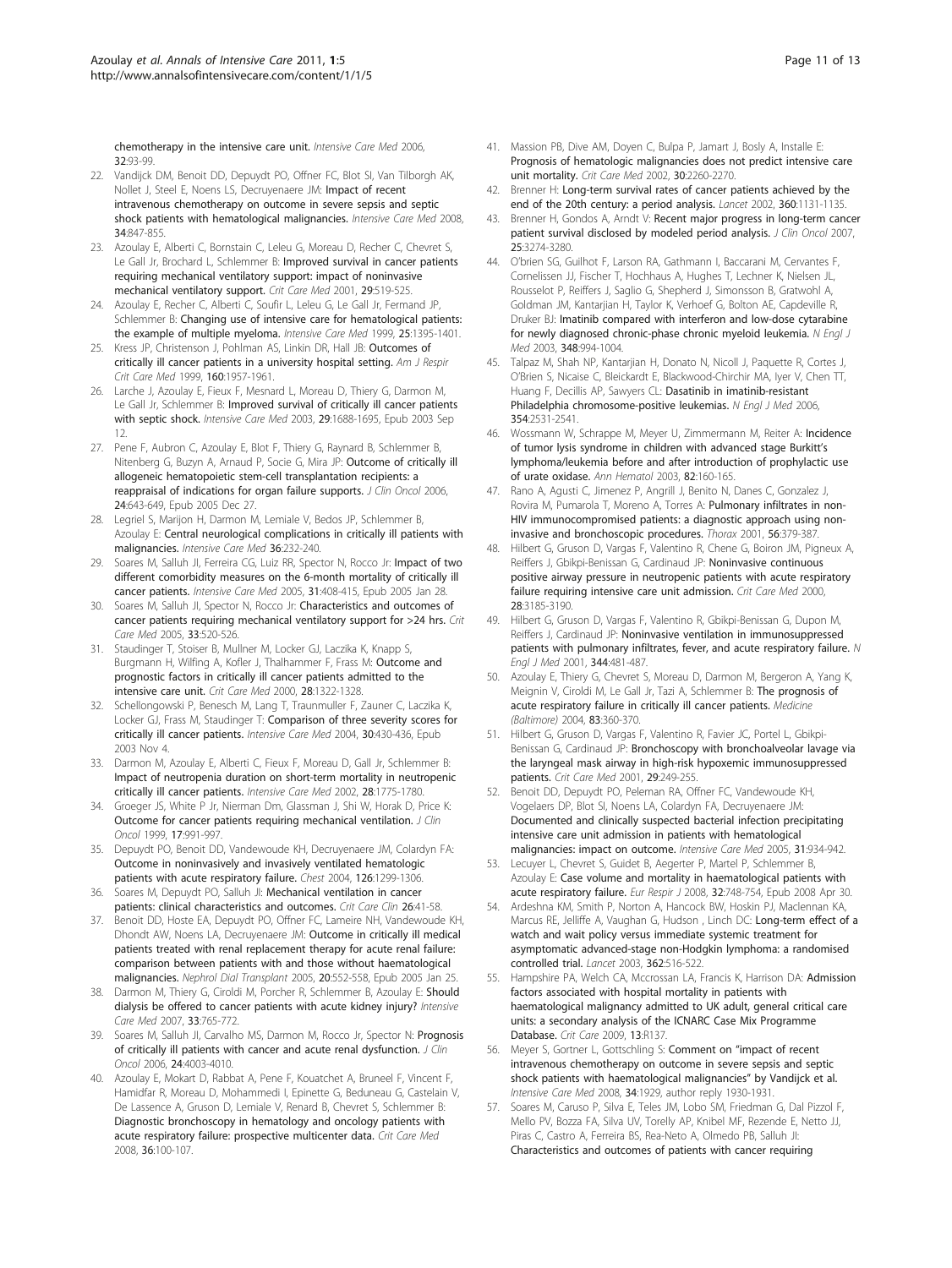<span id="page-11-0"></span>[admission to intensive care units: a prospective multicenter study.](http://www.ncbi.nlm.nih.gov/pubmed/19829101?dopt=Abstract) Crit Care Med 2010, 38:9-15.

- 58. Coiffier B, Altman A, Pui CH, Younes A, Cairo MS: [Guidelines for the](http://www.ncbi.nlm.nih.gov/pubmed/18509186?dopt=Abstract) [management of pediatric and adult tumor lysis syndrome: an evidence](http://www.ncbi.nlm.nih.gov/pubmed/18509186?dopt=Abstract)[based review.](http://www.ncbi.nlm.nih.gov/pubmed/18509186?dopt=Abstract) J Clin Oncol 2008, 26:2767-2778.
- 59. Tosi P, Barosi G, Lazzaro C, Liso V, Marchetti M, Morra E, Pession A, Rosti G, Santoro A, Zinzani PL, Tura S: [Consensus conference on the management](http://www.ncbi.nlm.nih.gov/pubmed/18838473?dopt=Abstract) [of tumor lysis syndrome.](http://www.ncbi.nlm.nih.gov/pubmed/18838473?dopt=Abstract) Haematologica 2008, 93:1877-1885.
- 60. Azoulay E, Schlemmer B: [Diagnostic strategy in cancer patients with](http://www.ncbi.nlm.nih.gov/pubmed/16715324?dopt=Abstract) [acute respiratory failure.](http://www.ncbi.nlm.nih.gov/pubmed/16715324?dopt=Abstract) Intensive Care Med 2006, 32:808-822, Epub 2006 Apr 29.
- 61. Afessa B, Azoulay E: [Critical care of the hematopoietic stem cell](http://www.ncbi.nlm.nih.gov/pubmed/19944279?dopt=Abstract) [transplant recipient.](http://www.ncbi.nlm.nih.gov/pubmed/19944279?dopt=Abstract) Crit Care Clin 2010, 26:133-150.
- 62. Meert AP, Berghmans T, Hardy M, Markiewicz E, Sculier JP: [Non-invasive](http://www.ncbi.nlm.nih.gov/pubmed/15947952?dopt=Abstract) [ventilation for cancer patients with life-support techniques limitation.](http://www.ncbi.nlm.nih.gov/pubmed/15947952?dopt=Abstract) Support Care Cancer 2006, 14:167-171, Epub 2005 Jun 10.
- 63. Oh SY, Lee SJ, Lee J, Lee S, Kim SH, Kwon HC, Lee GW, Kang JH, Hwang IG, Jang JS, Lim HY, Park YS, Kang WK, Kim HJ: [Gastric leptomeningeal](http://www.ncbi.nlm.nih.gov/pubmed/19860003?dopt=Abstract) [carcinomatosis: multi-center retrospective analysis of 54 cases.](http://www.ncbi.nlm.nih.gov/pubmed/19860003?dopt=Abstract) World J Gastroenterol 2009, 15:5086-5090.
- 64. Ruffato A, Mattioli S, Pileri S, Daddi N, D'ovidio F, Pilotti V, Tazzari P: [Do bone marrow isolated tumor cells influence long-term survival](http://www.ncbi.nlm.nih.gov/pubmed/19150243?dopt=Abstract) [of non-small cell lung cancer?](http://www.ncbi.nlm.nih.gov/pubmed/19150243?dopt=Abstract) Eur J Cardiothorac Surg 2009, 35:463-468.
- 65. Price KJ, Thall PF, Kish SK, Shannon VR, Andersson BS: [Prognostic indicators](http://www.ncbi.nlm.nih.gov/pubmed/9731020?dopt=Abstract) [for blood and marrow transplant patients admitted to an intensive care](http://www.ncbi.nlm.nih.gov/pubmed/9731020?dopt=Abstract) [unit.](http://www.ncbi.nlm.nih.gov/pubmed/9731020?dopt=Abstract) Am J Respir Crit Care Med 1998, 158:876-884.
- 66. Rubenfeld GD, Crawford SW: [Withdrawing life support from mechanically](http://www.ncbi.nlm.nih.gov/pubmed/8849146?dopt=Abstract) [ventilated recipients of bone marrow transplants: a case for evidence](http://www.ncbi.nlm.nih.gov/pubmed/8849146?dopt=Abstract)[based guidelines.](http://www.ncbi.nlm.nih.gov/pubmed/8849146?dopt=Abstract) Ann Intern Med 1996, 125:625-633.
- 67. Afessa B, Tefferi A, Dunn WF, Litzow MR, Peters SG: [Intensive care unit](http://www.ncbi.nlm.nih.gov/pubmed/12794410?dopt=Abstract) [support and Acute Physiology and Chronic Health Evaluation III](http://www.ncbi.nlm.nih.gov/pubmed/12794410?dopt=Abstract) [performance in hematopoietic stem cell transplant recipients.](http://www.ncbi.nlm.nih.gov/pubmed/12794410?dopt=Abstract) Crit Care Med 2003, 31:1715-1721.
- 68. Afessa B, Tefferi A, Litzow MR, Krowka MJ, Wylam ME, Peters SG: [Diffuse](http://www.ncbi.nlm.nih.gov/pubmed/12204858?dopt=Abstract) [alveolar hemorrhage in hematopoietic stem cell transplant recipients.](http://www.ncbi.nlm.nih.gov/pubmed/12204858?dopt=Abstract) Am J Respir Crit Care Med 2002, 166:641-645.
- 69. Afessa B, Tefferi A, Litzow MR, Peters SG: [Outcome of diffuse alveolar](http://www.ncbi.nlm.nih.gov/pubmed/12406834?dopt=Abstract) [hemorrhage in hematopoietic stem cell transplant recipients.](http://www.ncbi.nlm.nih.gov/pubmed/12406834?dopt=Abstract) Am J Respir Crit Care Med 2002, 166:1364-1368.
- 70. Afessa B, Litzow MR, Tefferi A: [Bronchiolitis obliterans and other late](http://www.ncbi.nlm.nih.gov/pubmed/11593314?dopt=Abstract) [onset non-infectious pulmonary complications in hematopoietic stem](http://www.ncbi.nlm.nih.gov/pubmed/11593314?dopt=Abstract) [cell transplantation.](http://www.ncbi.nlm.nih.gov/pubmed/11593314?dopt=Abstract) Bone Marrow Transplant 2001, 28:425-434.
- 71. Guiguet M, Blot F, Escudier B, Antoun S, Leclercq B, Nitenberg G: [Severity](http://www.ncbi.nlm.nih.gov/pubmed/9504577?dopt=Abstract)[of-illness scores for neutropenic cancer patients in an intensive care](http://www.ncbi.nlm.nih.gov/pubmed/9504577?dopt=Abstract) [unit: Which is the best predictor? Do multiple assessment times](http://www.ncbi.nlm.nih.gov/pubmed/9504577?dopt=Abstract) [improve the predictive value?](http://www.ncbi.nlm.nih.gov/pubmed/9504577?dopt=Abstract) Crit Care Med 1998, 26:488-493.
- 72. Thiery G, Azoulay E, Darmon M, Ciroldi M, De Miranda S, Levy V, Fieux F, Moreau D, Le Gall Jr, Schlemmer B: [Outcome of cancer patients](http://www.ncbi.nlm.nih.gov/pubmed/15994150?dopt=Abstract) [considered for intensive care unit admission: a hospital-wide](http://www.ncbi.nlm.nih.gov/pubmed/15994150?dopt=Abstract) [prospective study.](http://www.ncbi.nlm.nih.gov/pubmed/15994150?dopt=Abstract) J Clin Oncol 2005, 23:4406-4413.
- 73. Gruson D, Vargas F, Hilbert G, Bui N, Maillot T, Mayet T, Pillet O, Chene G, Gbikpi-Benissan G: [Predictive factors of intensive care unit admission in](http://www.ncbi.nlm.nih.gov/pubmed/15052383?dopt=Abstract) [patients with haematological malignancies and pneumonia.](http://www.ncbi.nlm.nih.gov/pubmed/15052383?dopt=Abstract) Intensive Care Med 2004, 30:965-971.
- 74. Antonelli M, Conti G, Riccioni L, Meduri GU: [Noninvasive positive-pressure](http://www.ncbi.nlm.nih.gov/pubmed/8797418?dopt=Abstract) [ventilation via face mask during bronchoscopy with BAL in high-risk](http://www.ncbi.nlm.nih.gov/pubmed/8797418?dopt=Abstract) [hypoxemic patients.](http://www.ncbi.nlm.nih.gov/pubmed/8797418?dopt=Abstract) Chest 1996, 110:724-728.
- 75. Maitre B, Jaber S, Maggiore SM, Bergot E, Richard JC, Bakthiari H, Housset B, Boussignac G, Brochard L: [Continuous positive airway pressure during](http://www.ncbi.nlm.nih.gov/pubmed/10988131?dopt=Abstract) [fiberoptic bronchoscopy in hypoxemic patients. A randomized double](http://www.ncbi.nlm.nih.gov/pubmed/10988131?dopt=Abstract)[blind study using a new device.](http://www.ncbi.nlm.nih.gov/pubmed/10988131?dopt=Abstract) Am J Respir Crit Care Med 2000, 162:1063-1067.
- 76. Darmon M, Azoulay E: [Critical care management of cancer patients:](http://www.ncbi.nlm.nih.gov/pubmed/19436200?dopt=Abstract) [cause for optimism and need for objectivity.](http://www.ncbi.nlm.nih.gov/pubmed/19436200?dopt=Abstract) Curr Opin Oncol 2009, 21:318-326.
- 77. Cheung AM, Tansey CM, Tomlinson G, Diaz-Granados N, Matte A, Barr A, Mehta S, Mazer CD, Guest CB, Stewart TE, Al-Saidi F, Cooper AB, Cook D, Slutsky AS, Herridge MS: [Two-year outcomes, health care use, and costs](http://www.ncbi.nlm.nih.gov/pubmed/16763220?dopt=Abstract) [of survivors of acute respiratory distress syndrome.](http://www.ncbi.nlm.nih.gov/pubmed/16763220?dopt=Abstract) Am J Respir Crit Care Med 2006, 174:538-544.
- 78. Herridge MS, Cheung AM, Tansey CM, Matte-Martyn A, Diaz-Granados N, Al-Saidi F, Cooper AB, Guest CB, Mazer CD, Mehta S, Stewart TE, Barr A, Cook D, Slutsky AS: [One-year outcomes in survivors of the acute](http://www.ncbi.nlm.nih.gov/pubmed/12594312?dopt=Abstract) [respiratory distress syndrome.](http://www.ncbi.nlm.nih.gov/pubmed/12594312?dopt=Abstract) N Engl J Med 2003, 348:683-693.
- 79. Tansey CM, Louie M, Loeb M, Gold WL, Muller MP, De Jager J, Cameron JI, Tomlinson G, Mazzulli T, Walmsley SL, Rachlis AR, Mederski BD, Silverman M, Shainhouse Z, Ephtimios IE, Avendano M, Downey J, Styra R, Yamamura D, Gerson M, Stanbrook MB, Marras TK, Phillips EJ, Zamel N, Richardson SE, Slutsky AS, Herridge MS: [One-year outcomes and health care utilization in](http://www.ncbi.nlm.nih.gov/pubmed/17592106?dopt=Abstract) [survivors of severe acute respiratory syndrome.](http://www.ncbi.nlm.nih.gov/pubmed/17592106?dopt=Abstract) Arch Intern Med 2007, 167:1312-1320.
- 80. Nelson JE, Meier DE, Oei EJ, Nierman DM, Senzel RS, Manfredi PL, Davis SM, Morrison RS: [Self-reported symptom experience of critically ill cancer](http://www.ncbi.nlm.nih.gov/pubmed/11246306?dopt=Abstract) [patients receiving intensive care.](http://www.ncbi.nlm.nih.gov/pubmed/11246306?dopt=Abstract) Crit Care Med 2001, 29:277-282.
- 81. Azoulay E, Timsit JF, Sprung CL, Soares M, Rusinova K, Lafabrie A, Abizanda R, Svantesson M, Rubulotta F, Ricou B, Benoit D, Heyland D, Joynt G, Francais A, Azeivedo-Maia P, Owczuk R, Benbenishty J, De Vita M, Valentin A, Ksomos A, Cohen S, Kompan L, Ho K, Abroug F, Kaarlola A, Gerlach H, Kyprianou T, Michalsen A, Chevret S, Schlemmer B: [Prevalence](http://www.ncbi.nlm.nih.gov/pubmed/19644049?dopt=Abstract) [and factors of intensive care unit conflicts: the conflicus study.](http://www.ncbi.nlm.nih.gov/pubmed/19644049?dopt=Abstract) Am J Respir Crit Care Med 2009, 180:853-860.
- 82. Poncet MC, Toullic P, Papazian L, Kentish-Barnes N, Timsit JF, Pochard F, Chevret S, Schlemmer B, Azoulay E: [Burnout syndrome in critical care](http://www.ncbi.nlm.nih.gov/pubmed/17110646?dopt=Abstract) [nursing staff.](http://www.ncbi.nlm.nih.gov/pubmed/17110646?dopt=Abstract) Am J Respir Crit Care Med 2007, 175:698-704.
- 83. Hamric AB, Blackhall LJ: [Nurse-physician perspectives on the care of](http://www.ncbi.nlm.nih.gov/pubmed/17205001?dopt=Abstract) [dying patients in intensive care units: collaboration, moral distress, and](http://www.ncbi.nlm.nih.gov/pubmed/17205001?dopt=Abstract) [ethical climate.](http://www.ncbi.nlm.nih.gov/pubmed/17205001?dopt=Abstract) Crit Care Med 2007, 35:422-429.
- 84. Gaeta S, Price KJ: [End-of-life issues in critically ill cancer patients.](http://www.ncbi.nlm.nih.gov/pubmed/19944283?dopt=Abstract) Crit Care Clin 26:219-227.
- 85. Stover DE, Zaman MB, Hajdu SI, Lange M, Gold J, Armstrong D: [Bronchoalveolar lavage in the diagnosis of diffuse pulmonary infiltrates](http://www.ncbi.nlm.nih.gov/pubmed/6375497?dopt=Abstract) [in the immunosuppressed host.](http://www.ncbi.nlm.nih.gov/pubmed/6375497?dopt=Abstract) Ann Intern Med 1984, 101:1-7.
- 86. Prebet T, Boissel N, Reutenauer S, Thomas X, Delaunay J, Cahn JY, Pigneux A, Quesnel B, Witz F, Thepot S, Ugo V, Terre C, Recher C, Tavernier E, Hunault M, Esterni B, Castaigne S, Guilhot F, Dombret H, Vey N: [Acute myeloid leukemia with translocation \(8;21\) or inversion \(16\) in](http://www.ncbi.nlm.nih.gov/pubmed/19720919?dopt=Abstract) [elderly patients treated with conventional chemotherapy: a collaborative](http://www.ncbi.nlm.nih.gov/pubmed/19720919?dopt=Abstract) [study of the French CBF-AML intergroup.](http://www.ncbi.nlm.nih.gov/pubmed/19720919?dopt=Abstract) J Clin Oncol 2009, 27:4747-4753.
- 87. Walsh TJ: [Advances and challenges in infectious diseases supportive care](http://www.ncbi.nlm.nih.gov/pubmed/19549573?dopt=Abstract) [of patients with hematologic malignancies, hematopoietic stem cell](http://www.ncbi.nlm.nih.gov/pubmed/19549573?dopt=Abstract) [transplantation, and severe aplastic anemia.](http://www.ncbi.nlm.nih.gov/pubmed/19549573?dopt=Abstract) Semin Hematol 2009, 46:191-197.
- 88. L'her E: [Noninvasive ventilation outside the intensive care unit: a new](http://www.ncbi.nlm.nih.gov/pubmed/16003076?dopt=Abstract) [standard of care?](http://www.ncbi.nlm.nih.gov/pubmed/16003076?dopt=Abstract) Crit Care Med 2005, 33:1642-1643.
- 89. Elliott MW, Confalonieri M, Nava S: [Where to perform noninvasive](http://www.ncbi.nlm.nih.gov/pubmed/12108872?dopt=Abstract) [ventilation?](http://www.ncbi.nlm.nih.gov/pubmed/12108872?dopt=Abstract) Eur Respir J 2002, 19:1159-1166.
- Hill NS: [Where should noninvasive ventilation be delivered?](http://www.ncbi.nlm.nih.gov/pubmed/19111107?dopt=Abstract) Respir Care 2009, 54:62-70.
- 91. Sinuff T, Kahnamoui K, Cook DJ, Luce JM, Levy MM: [Rationing critical care](http://www.ncbi.nlm.nih.gov/pubmed/15241106?dopt=Abstract) [beds: a systematic review.](http://www.ncbi.nlm.nih.gov/pubmed/15241106?dopt=Abstract) Crit Care Med 2004, 32:1588-1597.
- 92. Azoulay E, Pochard F, Chevret S, Vinsonneau C, Garrouste M, Cohen Y, Thuong M, Paugam C, Apperre C, De Cagny B, Brun F, Bornstain C, Parrot A, Thamion F, Lacherade JC, Bouffard Y, Le Gall Jr, Herve C, Grassin M, Zittoun R, Schlemmer B, Dhainaut JF: [Compliance with triage to intensive](http://www.ncbi.nlm.nih.gov/pubmed/11700409?dopt=Abstract) [care recommendations.](http://www.ncbi.nlm.nih.gov/pubmed/11700409?dopt=Abstract) Crit Care Med 2001, 29:2132-2136.
- 93. Pastores SM, Voigt LP: [Acute respiratory failure in the patient with cancer:](http://www.ncbi.nlm.nih.gov/pubmed/19944274?dopt=Abstract) [diagnostic and management strategies.](http://www.ncbi.nlm.nih.gov/pubmed/19944274?dopt=Abstract) Crit Care Clin 26:21-40.
- 94. Truwit JD, Bernard GR: [Noninvasive ventilation](http://www.ncbi.nlm.nih.gov/pubmed/15190145?dopt=Abstract)-don't push too hard. N Engl J Med 2004, 350:2512-2515.
- 95. Tanvetyanon T: [Which patient with a do-not-intubate order is a](http://www.ncbi.nlm.nih.gov/pubmed/15483429?dopt=Abstract) [candidate for noninvasive ventilation?](http://www.ncbi.nlm.nih.gov/pubmed/15483429?dopt=Abstract) Crit Care Med 2004, 32:2148-2150.
- 96. Adda M, Coquet I, Darmon M, Thiery G, Schlemmer B, Azoulay E: [Predictors](http://www.ncbi.nlm.nih.gov/pubmed/18766110?dopt=Abstract) [of noninvasive ventilation failure in patients with hematologic](http://www.ncbi.nlm.nih.gov/pubmed/18766110?dopt=Abstract) [malignancy and acute respiratory failure.](http://www.ncbi.nlm.nih.gov/pubmed/18766110?dopt=Abstract) Crit Care Med 2008, 36:2766-2772.
- 97. Chu CM, Chan VL, Wong IW, Leung WS, Lin AW, Cheung KF: [Noninvasive](http://www.ncbi.nlm.nih.gov/pubmed/14758150?dopt=Abstract) [ventilation in patients with acute hypercapnic exacerbation of chronic](http://www.ncbi.nlm.nih.gov/pubmed/14758150?dopt=Abstract) [obstructive pulmonary disease who refused endotracheal intubation.](http://www.ncbi.nlm.nih.gov/pubmed/14758150?dopt=Abstract) Crit Care Med 2004, 32:372-377.
- 98. Cuomo A, Delmastro M, Ceriana P, Nava S, Conti G, Antonelli M, Iacobone E: [Noninvasive mechanical ventilation as a palliative treatment](http://www.ncbi.nlm.nih.gov/pubmed/15540668?dopt=Abstract)